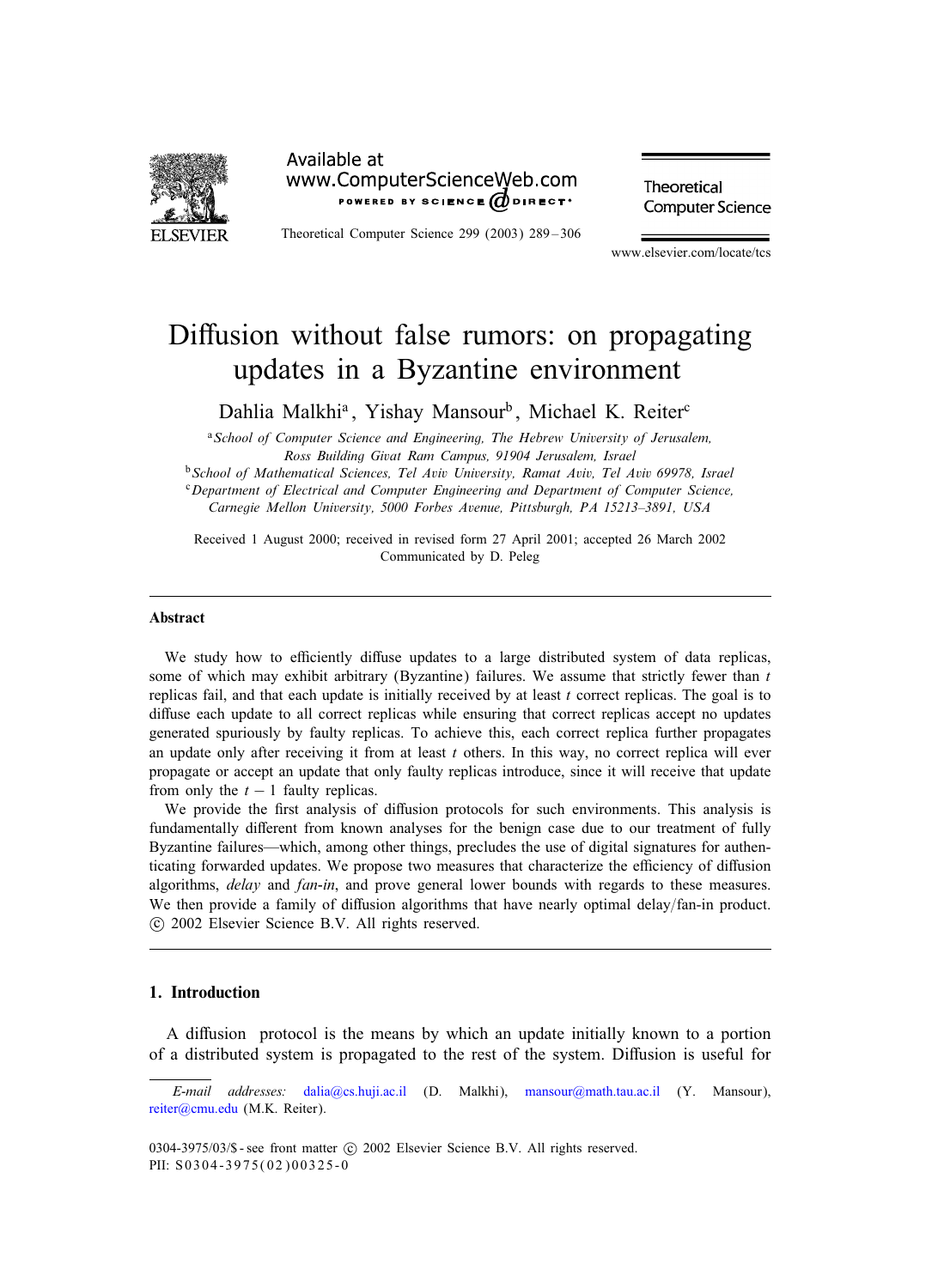driving replicated data towards a consistent state over time, and has found application for this purpose, e.g., in USENET News [\[13\]](#page-16-0), and in the Grapevine [\[2\]](#page-16-0) and Clearinghouse  $[26]$  systems. The quality of a diffusion protocol is typically defined by the delay until the update has reached all replicas, and the amount of message traffic that the protocol generates. It is desirable for a diffusion method to incur low communication costs, and for the delay to be small so as to limit the storage consumed by updates during their diffusion.

In a large and highly decentralized computer network, the diffusion of messages is like spreading news or rumors in the real world. In both realms, an initial group of participants receives a (news) update directly from a trustworthy source. Updates then spread via media and rumor, where spurious updates or alterations to updates might be introduced. In this paper, we provide the first study of update diffusion in these settings. More specifically, we study the diffusion of updates in distributed systems where components can suffer arbitrary (Byzantine) failures.

The framework for our study is a network of  $n$  data replicas, of which strictly less than some threshold  $t$  can fail arbitrarily, and to which updates are introduced continually over time. For example, these updates may be sensor readings of some data source that is sampled by replicas, or data that the source actively pushes to replicas. However, each update is initially received only by a random subset of the correct replicas of some size  $\alpha \geq t$ , and so replicas engage in a diffusion protocol to propagate updates to all correct replicas over time.

In our study, we allow fully Byzantine failures, and thus cannot rely on digital signatures to authenticate the original source of a message that one replica forwards to others. While maximizing the fault models to which our upper bounds apply, avoiding digital signatures also strengthens our results in other respects. First, in a network that intrinsically provides the correct sender address for each message due to the presumed difficulty of forging that address, avoiding digital signatures avoids the administrative overheads associated with distributing cryptographic keys. Second, even when the sender of a message is not reliably provided by the network, the sender can be authenticated using techniques that require no cryptographic assumptions (for a survey of these techniques, see [\[29\]](#page-17-0)). Employing digital signatures, on the other hand, would require assumptions limiting the computational power of faulty replicas. Third, pairwise authentication typically incurs a low computation overhead on replicas, whereas digitally signing each message would impose a significantly higher overhead.

For our study of diffusion in a Byzantine setting, we assume round-based protocols, in which all replicas operate in synchronous rounds, in each of which a correct replica is allowed to send at most  $F<sup>out</sup>$  message (the "fan-out"). We then focus on a particular type of protocols, in which any replica that does not obtain the update directly from the source must receive copies of the update directly from at least  $t$  different replicas before it "accepts" the update as one actually generated by the source (as opposed to one generated spuriously by a faulty replica). The justification for this approach is that no non-faulty replica will ever echo a bogus update, because the first such replica to do so must receive  $t$  distinct copies of the update, which cannot be generated by the  $t - 1$  Byzantine replicas. We start our analysis by proposing two measures of quality: The first one, *delay*, is the expected number of rounds until any individual update is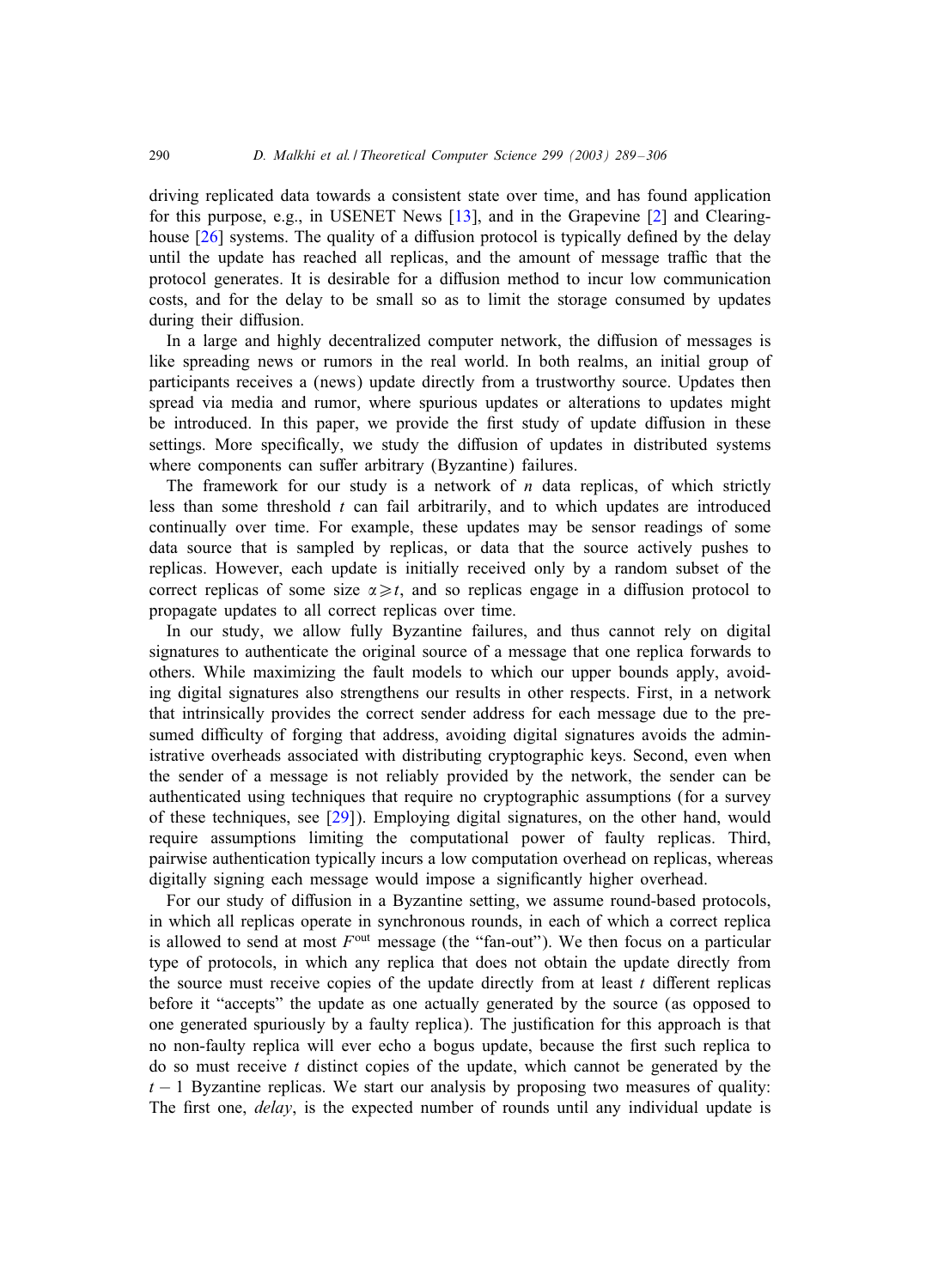

Fig. 1. Delay of random propagation with  $n = 100$ ,  $\alpha = t + 1$ ,  $F^{\text{out}} = 1$ .

accepted by all correct replicas in the system. The delay measure expresses the speed of propagation. The second, *fan-in*, is the expected maximum number of messages received by any replica in any round from correct replicas. Fan-in is a measure of the load inflicted on individual replicas in the common case, and hence, of any potential bottlenecks in execution. We then prove a lower bound of  $\Omega((t \log(n/\alpha))/F^{out})$  on the delay of any diffusion protocol. We also show an inherent tradeoff between good (low) latency and good (low) fan-in, namely that their product is at least  $\Omega(tn/\alpha)$ .

To achieve efficient diffusion in our framework, we then suggest a family of roundbased algorithms called  $\ell$ -Tree. In these algorithms, replicas are arranged in a logical tree structure, with  $\ell$  replicas in every node. Each replica sends messages at random to other replicas in its node, to its child nodes and to the root. We study the properties of  $\ell$ -Tree and demonstrate that it covers much of the spectrum of optimal-delay protocols for their respective fan-in, to within logarithmic factors.

We emphasize that our treatment of full Byzantine failures renders our problem fundamentally different from the case of crash failures only. Intuitively, any diffusion process has two phases: in the first phase, the initially active replicas for an update send this update, while the other replicas remain inactive. This phase continues while inactive replicas have fewer than  $t$  messages. In the second phase, new replicas become active and propagate updates themselves, resulting in an exponential growth of the set of active replicas. To stress this fundamental difference, in Fig. 1 we depict the progress of "random" diffusion, in which each replica in each round chooses other replicas at random and sends them messages. The figure shows the number of active replicas plotted against round number, for a system of  $n = 100$  replicas with different values of t, where  $\alpha = t + 1$ . The case  $t = 1$  is indistinguishable from diffusion with benign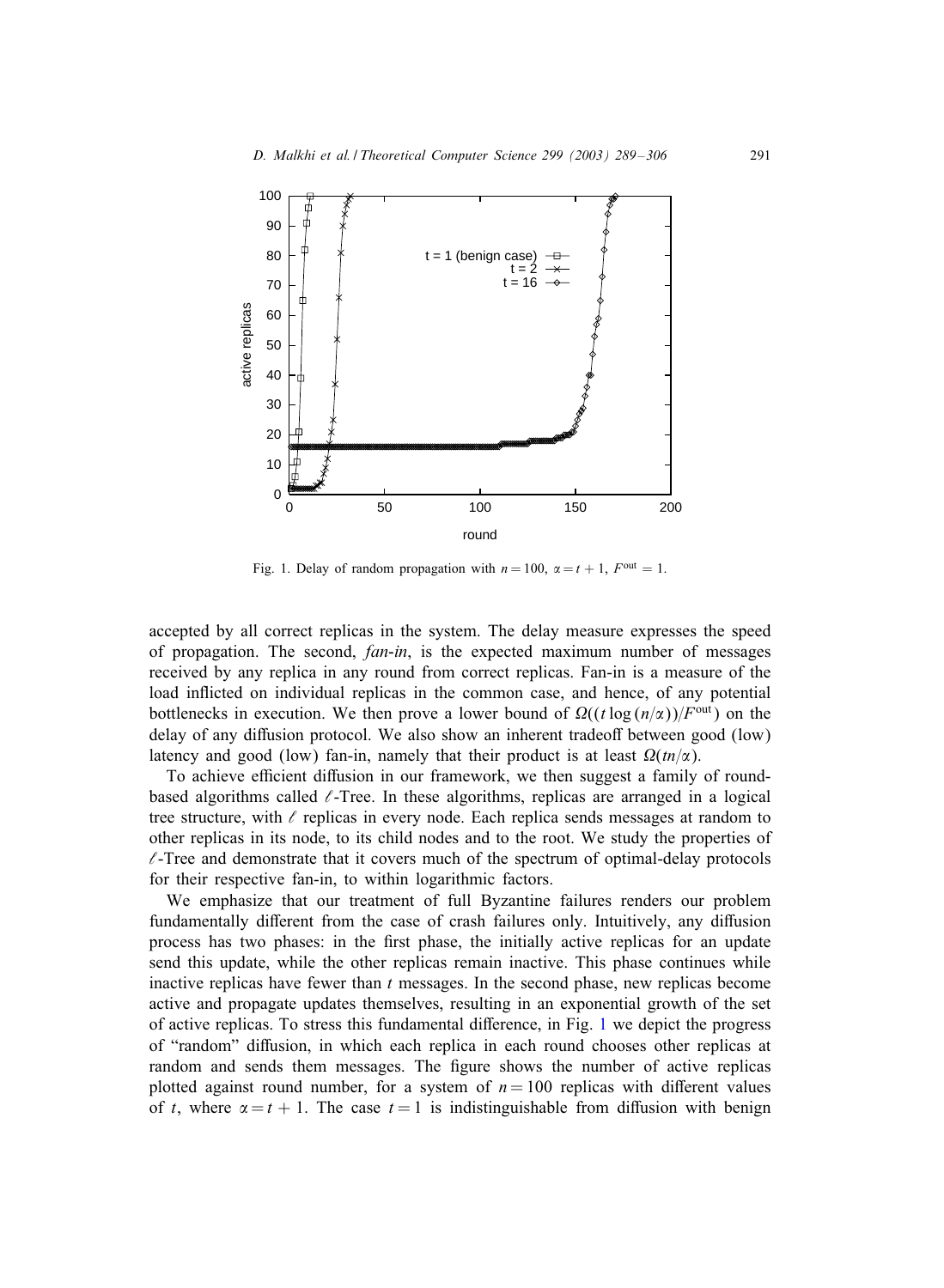failures only, since a single update received by a replica immediately turns it into an active one. Thus, in this case, the first phase is degenerate, and the exponentialgrowth phase occurs from the start. Previous work has analyzed the diffusion process in that case, proving propagation delay [\[7\]](#page-16-0) that is logarithmic in the number of replicas. However, in the case that we consider here, i.e.,  $t \ge 2$ , the delay is dominated by the initial phase. This dominant part of the delay will be manifested more precisely in the analysis we provide below.

The rest of the paper is organized as follows. In Section  $1.1$  we illustrate specific applications for which Byzantine message diffusion is suitable, and which motivated our study. We discuss related work in Section [1.2.](#page-4-0) In Section [2](#page-5-0) we lay out assumptions and notation used throughout the paper, and in Section  $3$  we define our measures of diffusion performance. In Section [4](#page-6-0) we provide general theorems regarding the delay and fan-in of diffusion protocols. In Section [5](#page-7-0) we introduce the  $\ell$ -Tree protocol family and analyze its properties. We summarize and discuss our results in Section [6.](#page-15-0) The expiration of updates from the propagation protocol is discussed in Section [7.](#page-15-0)

## *1.1. Motivation*

The motivating application of our work on message diffusion is a data replication system called Fleet [\[18,19\]](#page-16-0). Fleet replicates data so that it will survive even the malicious corruption of some data replicas, and does so using adaptations of quorum systems to such environments [\[17\]](#page-16-0). A characteristic of these replication techniques that is important for this discussion is that each update is sent to only a relatively small subset (quorum) of servers, but one that is guaranteed to include  $t$  correct ones, where the number of faulty replicas is assumed to be less than  $t$ . Thus, after an update, most correct replicas have not actually received this update, and indeed any given correct replica can be arbitrarily out-of-date.

While this local inconsistency does not impact the global consistency properties of the data when the network is connected (due to the properties of the quorum systems we employ), it does make the system more sensitive to network partitions. That is, when the network partitions—and thus either global data consistency or progress of data operations must be sacrificed—the application may dictate that data operations continue locally even at the risk of using stale data. To limit how stale local data is when the network partitions, we use a diffusion protocol while the network is connected to propagate updates to all replicas, in the background and without imposing additional overhead on the critical path of data operations. In this way, the system can still efficiently guarantee strict consistency in case a full quorum is accessed, but can additionally provide relaxed consistency guarantees when only local information is used.

Another variation on quorum systems, *probabilistic quorum systems* [\[21\]](#page-17-0), stands to benefit from properly designed message diffusion in different ways than above. Probabilistic quorum systems are a means for gaining dramatically in performance and resilience over traditional (strict) quorum systems by allowing a marginal, controllable probability of inconsistency for data reads. When coupled with an effective diffusion technique, the probability of inconsistency can be driven toward zero when updates are sufficiently dispersed in time.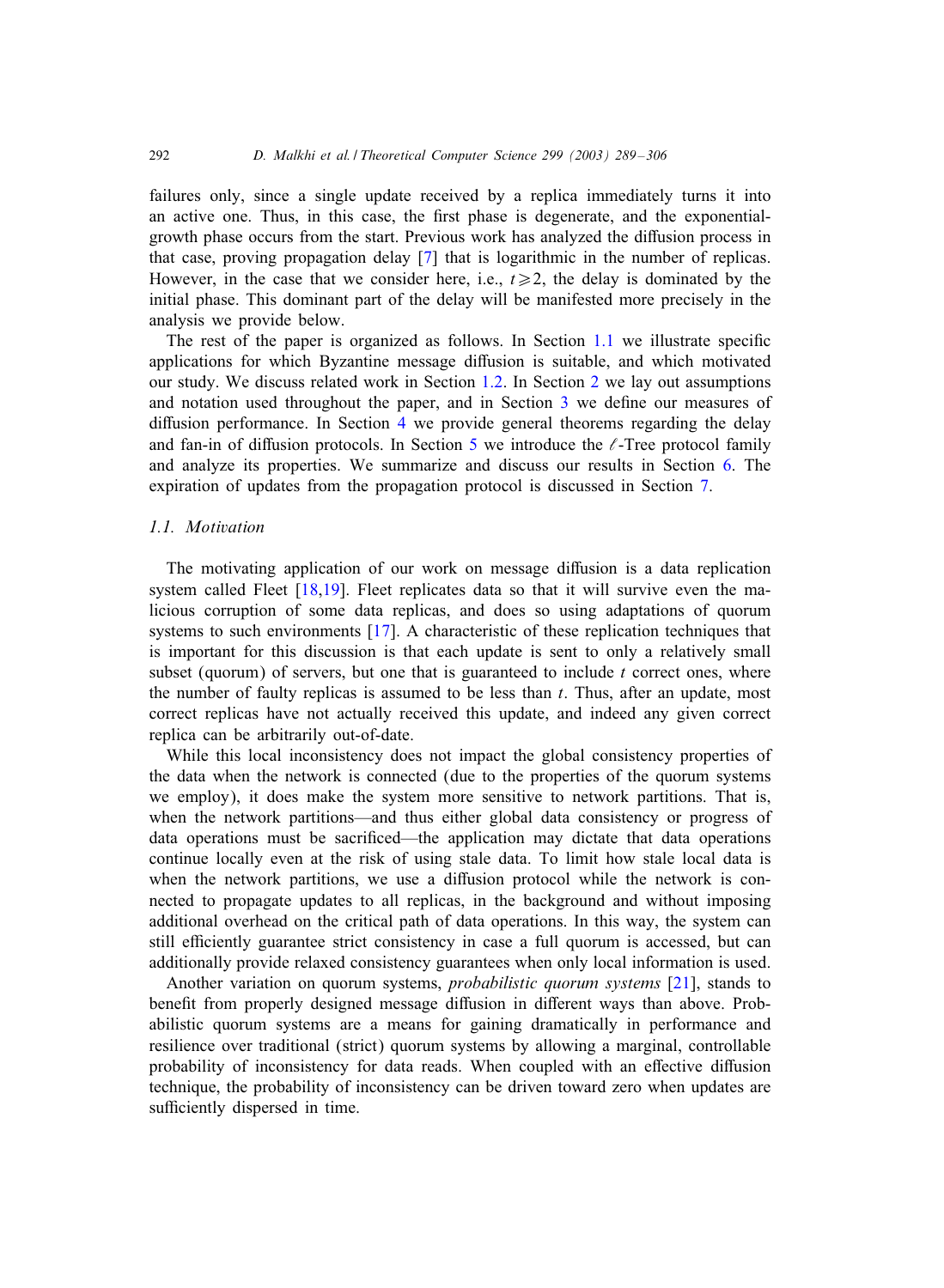<span id="page-4-0"></span>More generally, diffusion is a fundamental mechanism for driving replicated data to a consistent state in a highly decentralized system. Our study sheds light on the use of diffusion protocols in systems where arbitrary failures are a concern, and may form a basis of solutions for disseminating critical information in survivable systems (e.g., routing table updates in a survivable network architecture).

## *1.2. Related work*

The style of update diffusion studied here has previously been studied in systems that can suffer benign failures only. Notably, Pittel in [\[29\]](#page-17-0) and Demers et al. [\[7\]](#page-16-0) performed a detailed study of epidemic algorithms for the benign setting, in which each update is initially known at a single replica and must be diffused to all replicas with minimal tra5c overhead. One of the algorithms they studied, called *anti-entropy* and apparently initially proposed in [\[2\]](#page-16-0), was adopted in Xerox's Clearinghouse project (see [\[7\]](#page-16-0)) and the Ensemble system [\[1\]](#page-16-0). Similar ideas also underly IP-Multicast [\[6\]](#page-16-0) and MUSE (for USENET News propagation)  $[13]$ . This anti-entropy technique forms the first stage of the  $\ell$ -Tree method that we study here. As described previously, however, the analysis provided here of the epidemic-style update diffusion is fundamentally different for Byzantine environments than for environments that suffer benign failures only, and provides the first study of diffusion in such environments.

Prior studies of update diffusion in distributed systems that can suffer Byzantine failures have focused on single-source broadcast protocols that provide reliable com-munication to replicas and replica agreement on the broadcast value (e.g., [\[12,8,3,16\]](#page-16-0)), sometimes with additional ordering guarantees on the delivery of updates from different sources (e.g.,  $[28,4,5,24,11]$  $[28,4,5,24,11]$  $[28,4,5,24,11]$  $[28,4,5,24,11]$ ). The problem that we consider here is different from these works in the following ways. First, in these prior works, it is assumed that one replica begins with each update, and that this replica may be faulty—in which case the correct replicas can agree on an arbitrary update. In contrast, in our scenario we assume that at least a threshold  $t > 1$  of *correct* replicas begin with each update, and that only these updates (and no arbitrary ones) can be accepted by correct replicas. Second, these prior works focus on certain reliability, i.e., guaranteeing that all correct replicas (or all correct replicas in some agreed-upon subset of replicas) receive the update. Our protocols diffuse each update to all correct replicas only with some probability that is determined by the number of rounds for which the update is propagated before it is discarded. Our goal is to analyze the number of rounds until the update is expected to be diffused globally and the load imposed on each replica as measured by the number of messages it receives in each round.

This paper is based on our initial conference publication [\[14\]](#page-16-0). Since that time, several subsequent works have emerged. Optimized diffusion algorithms are provided in  $[19]$ , that are specifically suitable for our motivating survivable replication application. A different diffusion paradigm is presented in  $[15]$  and independently in  $[23]$ . This paradigm forms propagation paths with messages before they are accepted as authentic. The algorithm in [\[15\]](#page-16-0) propagates updates in time logarithmic in the number of replicas and linear in the number of corrupt replicas. A matching lower bound for this problem is also provided. The main price paid in the new protocol is in the size of messages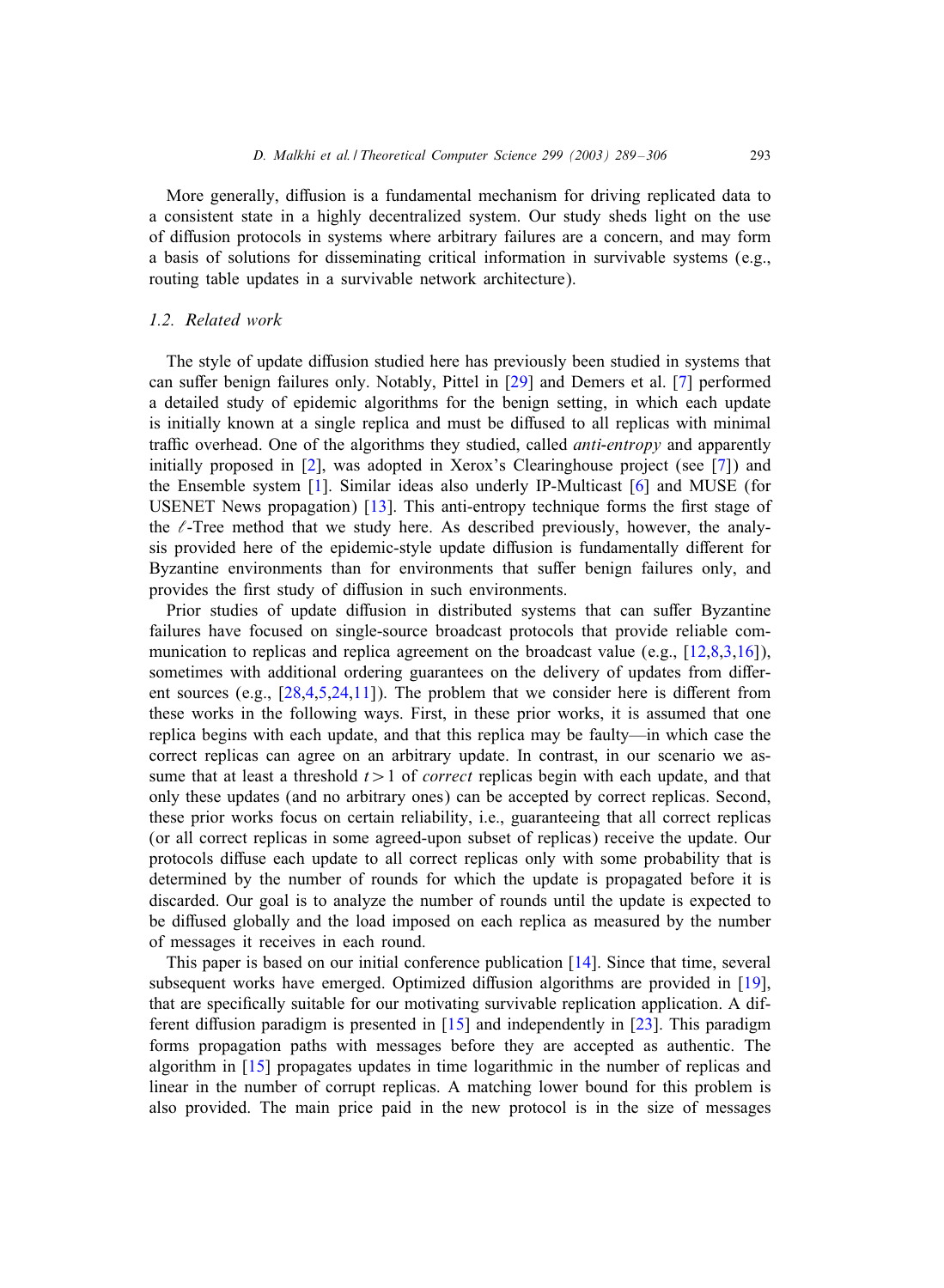<span id="page-5-0"></span>used in the protocol and algorithmic complexity incurred in processing messages. Minsky [\[23\]](#page-17-0) suggests methods for pruning the amount of information that is propagated, and provides simulation measurements that indicate that this complexity may be considerably decreased. Finally, a survivable replication system that makes use of diffusion for spreading updates asynchronously is suggested in  $[22]$ .

## 2. System model

We assume a system of *n* replicas, denoted  $p_1, \ldots, p_n$ . A replica that conforms to its I/O and timing specifications is said to be *correct*. A *faulty* replica is one that deviates from its specification. A faulty replica can exhibit arbitrary behavior (Byzantine failures). We assume that strictly fewer than  $t$  replicas fail, where  $t$  is a globally known system parameter.

Replicas can communicate via a completely connected point-to-point network. Communication channels between correct replicas are reliable and authenticated, in the sense that a correct replica  $p_i$  receives a message on the communication channel from another correct replica  $p_i$  if and only if  $p_i$  sent that message to  $p_i$ . Moreover, we assume that communication channels between correct replicas impose a bounded latency  $\Delta$  on message transmission; i.e., communication channels are *synchronous*. Our protocols will also work to diffuse updates in an asynchronous system, but in this case we can provide no delay or fan-in analysis. Thus, we restrict our attention to synchronous systems here.

Our diffusion protocols proceed in synchronous rounds. A system parameter, *fan-out*, denoted  $F<sup>out</sup>$ , bounds from above the number of messages any correct replica sends in a single round. A replica receives and processes all messages sent to it in a round, before the next round starts. Thus, rounds begin at least  $\Delta$  time units apart.

Each update u is introduced into the system at a set  $I_u$  of randomly selected  $\alpha \ge t$ *correct* replicas, and possibly also at some other, faulty replicas. We assume that all replicas in  $I_u$  initially receive u simultaneously (i.e., in the same round). The goal of a diffusion protocol is to cause  $u$  to be *accepted* at all correct replicas in the system. The class of protocol analyzed here works as follows: The update  $u$  is accepted at correct replica  $p_i$  if  $p_i \in I_u$  or  $p_i$  has received u directly from t other distinct replicas. If  $p_i$  has accepted u, then we also say that  $p_i$  is *active* for u (and is *passive* otherwise). In all of our diffusion protocols, we assume that each message contains all the updates known to the sender, though in practice, obvious techniques can reduce the actual number of updates sent to necessary ones only.

#### 3. Measures

We study two complexity measures: *delay* and *fan-in*. For each update, the delay is the worst-case expected number of rounds from the time the update is introduced to the system until all correct replicas accept the update. Formally, let  $\eta_u$  be the round number in which update u is introduced to the system, and let  $\tau_p^u$  be the round in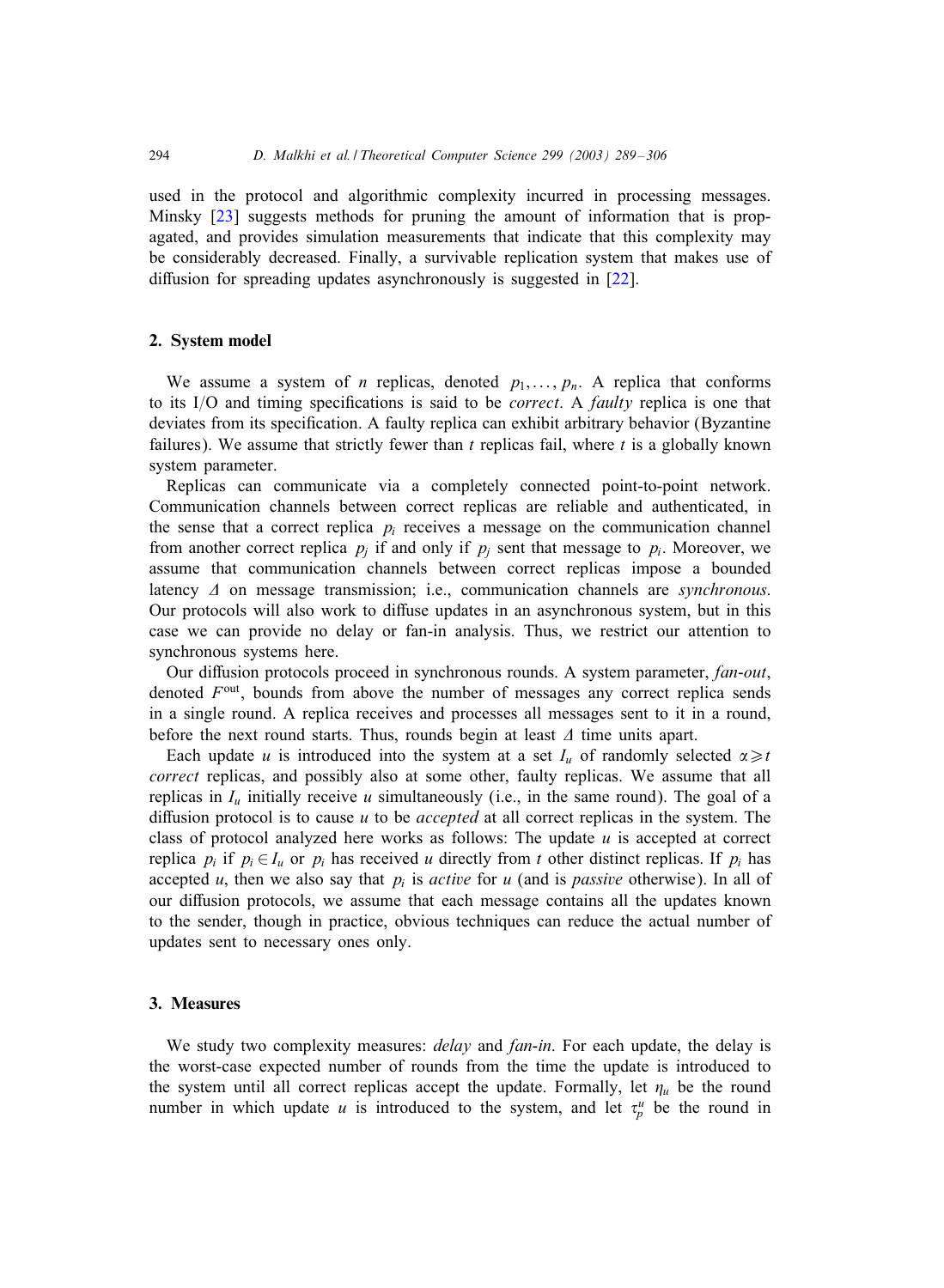<span id="page-6-0"></span>which a correct replica p accepts update u. The delay is  $E[\max_{p,C} {\{\tau_p^u\}} - \eta_u]$ , where the expectation is over the random choices of the algorithm and the maximization is over correct replicas  $p$ , all failure configurations C containing fewer than t failures, and all behaviors of those faulty replicas. In particular,  $\max_{p,C} {\{\tau_p^u\}}$  is reached when the faulty replicas send no updates, and so this is the behavior we assume from them when analyzing delay.

We define Fan-in, denoted by  $F<sup>in</sup>$ , to be the expected maximum number of messages that any correct replica receives in a single round from correct replicas under all possible failure scenarios. Formally, let  $\rho_p^i$  be the number of messages received in round *i* by replica p from correct replicas. Then the fan-in in round i is  $E[\max_{p,C} {\{\rho_p^i\}}]$ , where the maximum is taken with respect to all correct replicas  $p$  and all failure configurations  $C$ containing fewer than  $t$  failures. An amortized fan-in is the expected maximum number of messages received over multiple rounds, normalized by the number of rounds. Formally, a k-amortized fan-in starting at round l is  $E[\max_{p,C} {\sum_{i=1}^{l+k} \rho_p^i/k}].$  We emphasize that fan-in and amortized fan-in are measures only for messages from correct replicas.

#### 4. General results

In this section we present general results concerning the delay and fan-in of diffusion algorithms within our specification. Our first result is a lower bound on delay, that stems from the restriction on fan-out,  $F<sup>out</sup>$ .

**Theorem 4.1.** *The delay of any diffusion algorithm adhering to our specification A is*  $\Omega((t \log (n/\alpha))/F^{\text{out}}).$ 

**Proof.** Let u be any update, and let  $m_k$  denote the total number of times u is sent by correct processes in rounds  $\eta_u + 1, \ldots, \eta_u + k$  in A. Denote by  $\alpha_k$  the number of correct replicas that have accepted update u by the time round  $\eta_u+k$  completes. Since t copies of update u need to reach a replica (not in  $I_u$ ) in order for it to accept the update, we have that  $\alpha_k \le \alpha + m_k/t$ . Furthermore, since at most  $F^{\text{out}} \alpha_k$  new updates are sent by correct processes in round  $\eta_u + k + 1$ , we have that  $m_{k+1} \leq m_k + F^{\text{out}} \alpha_k \leq F^{\text{out}} \sum_{j=0}^k \alpha_j$ , where  $\alpha_0 = \alpha$ . By induction on k, it can be shown that  $\alpha_k \leq \alpha(1 + F^{out}/t)^k$ . Therefore, for  $k < (t \log(n/\alpha))/F^{out}$  we have that  $\alpha_k < n$ , which implies that not all the replicas are active for update  $u$ .  $\square$ 

The next theorem shows that there is an inherent tradeoff between fan-in and delay.

**Theorem 4.2.** Let A be any diffusion algorithm adhering to our specification. Denote *by D its delay*, *and by*  $F^{in}$  *its D-amortized fan-in. Then*  $DF^{in} = \Omega(tn/\alpha)$ , *for*  $t \ge 2 \log n$ .

**Proof.** Let u be any update. Since the D-amortized fan-in of A is  $F<sup>in</sup>$ , with probability at least 0.9 (where 0.9 is arbitrarily chosen here as some constant between 0 and 1), the number of messages received (from correct replicas) by any replica in rounds  $\eta_u$  +  $1, \ldots, \eta_u + D < 10DF^{\text{in}}$ . From now on we will assume that every replica  $p_i$  receives at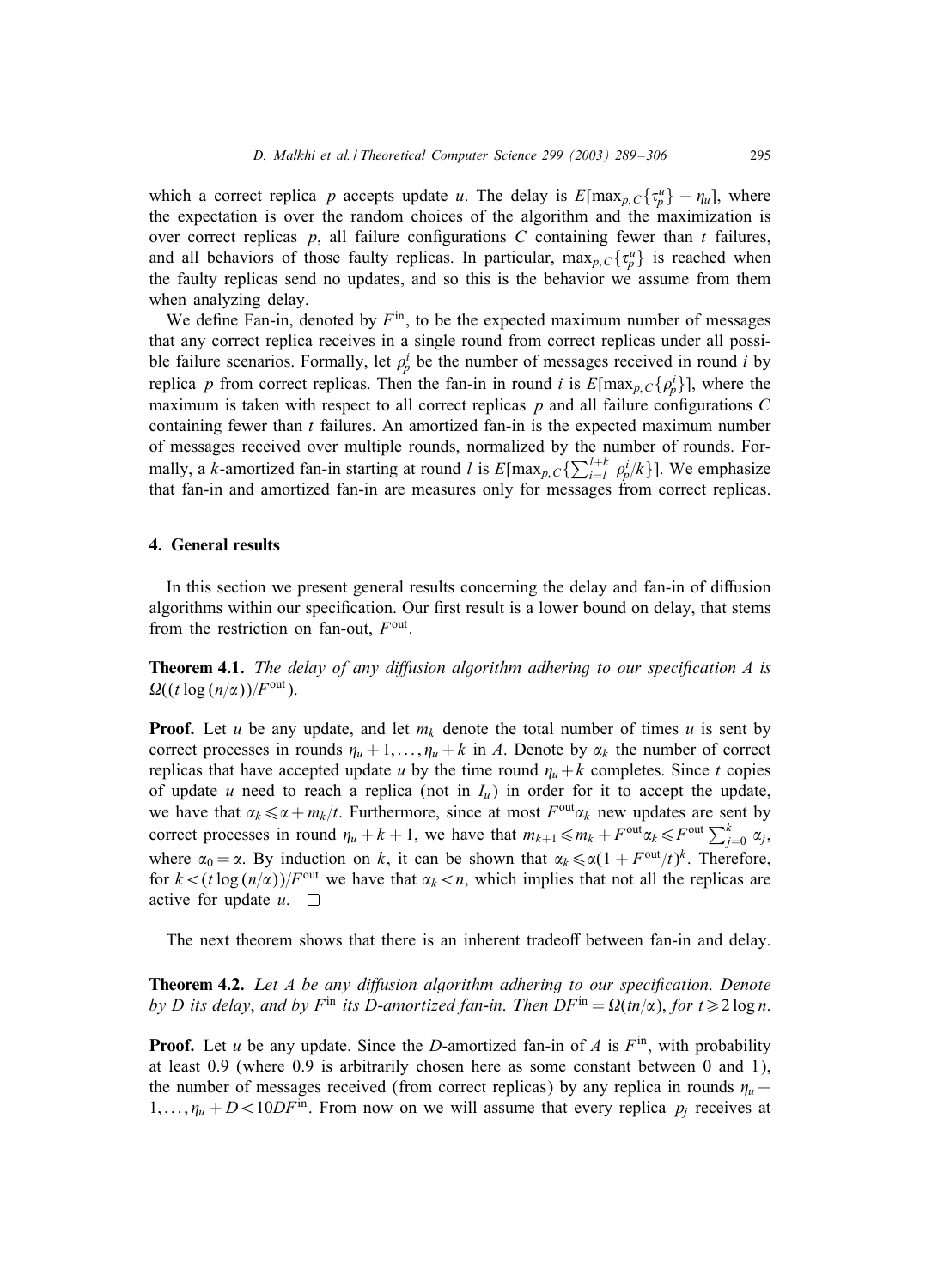<span id="page-7-0"></span>most 10DF<sup>in</sup> messages in rounds  $\eta_u+1,\ldots,\eta_u+D$ . This means that for each  $p_j$ , if  $p_j$  is updated by a set  $S_i$  of replicas during rounds  $\eta_u+1,\ldots,\eta_u+D$ , then  $|S_i| \leq 10DF^{\text{in}}$ . Some replica  $p_i$  must be the first (outside  $I_u$ ) to become active for update u. This happens if out of the updates in  $S_i$  at least t updates are from replicas  $I_u$ , i.e.,  $|S_i \cap I_u| \geq t$ . In order to show the lower bound, we need to exhibit an initial set  $I_u$ , such that if  $10DF<sup>in</sup>$ is too small then no replica becomes active. More specifically, for  $D \le \frac{1}{2}(nt/10F^{\text{in}}\alpha)$ , we show that there exists a set  $I_u$  such that for each  $p_i$ , we have  $|S_i \cap I_u| < t$ .

We choose the initial set  $I_u$  as a random subset of  $\{p_1,\ldots,p_n\}$  of size  $\alpha$ . Let  $X_i$ denote the number of replicas in  $I_u$  from which messages are received by replica  $p_j$ during rounds  $\eta_u + 1, \ldots, \eta_u + D$ , i.e.,  $X_i = |S_i \cap I_u|$ . Since  $p_i$  receives at most  $10DF$ <sup>in</sup> messages in these rounds, we get

$$
Prob[X_j \ge k] < \sum_{i=k}^{10DF^{\text{in}}} \frac{\binom{10DF^{\text{in}}}{i}\binom{n-10DF^{\text{in}}}{\alpha-i}}{\binom{n}{\alpha}}
$$
\n
$$
< \sum_{i=k}^{n} \binom{10DF^{\text{in}}}{i} \left(\frac{\alpha}{n}\right)^{i}
$$
\n
$$
\le \left(\frac{10eDF^{\text{in}}\alpha}{kn}\right)^{k} c,
$$

where the constant c is at most 2 if  $D \le \frac{1}{2}(nk/10eF^{\text{in}}\alpha)$ , and hence we have that *Prob* $[X_j \ge t] < (1/2)^t$ . By our assumption that  $t \ge 2 \log n$ , we have that  $Prob[X_j \ge t] < 1/n^2$ . This implies that the probability that all the  $X_i$  are at most t is at least  $1 - (1/n)$ .

We have shown that for most subsets  $I_u$  if  $D \le \frac{1}{2}(nt/10eF^{\text{in}}\alpha)$  no new replica would become active. Therefore, for some specific  $I_u$  it also holds. (In fact it holds for most subsets.)

Recall that at the start of the proof we assumed that in  $D$  rounds no replica receives more than  $10F^{\text{in}}D$  messages. This holds with probability at least 0.9. Therefore in most of the runs the delay is at least  $\frac{1}{2}(nt/10eF^{\text{in}}\alpha)$ , which implies that the expected delay is  $\Omega(nt/F^{in}\alpha)$ .  $\square$ 

## 5. *'*-Tree propagation

In this section we introduce a family of algorithms,  $\ell$ -Tree, which provide a spectrum of protocols that have optimal delay/fan-in tradeoff to within a logarithmic factor.

The  $\ell$ -Tree method is quite simple to describe: We partition the replicas into blocks of size  $\ell$ , where  $\ell \ge 4t$ , and arrange these blocks on the nodes of a binary tree. For each replica there are four interesting sets of replicas. The first set is the  $\ell$  replicas at the root of the tree. The second set are the  $\ell$  replicas in the node the replica is in (for simplicity it includes also the replica itself). The third and fourth sets are the  $\ell$  replicas at the right and left children of the node that the replica is in. The total number of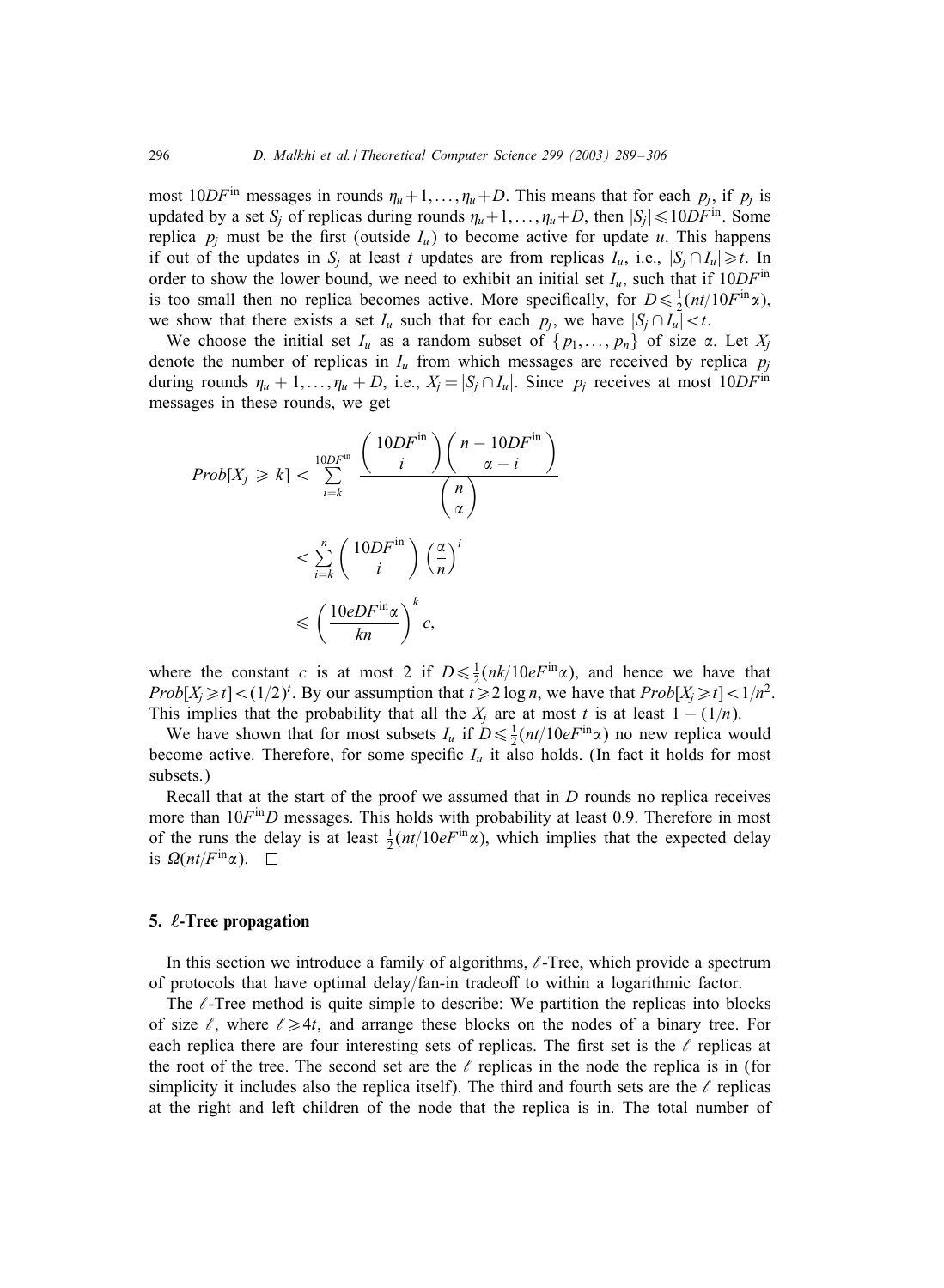interesting replicas for each replica is at most 4', and we call it the *candidate set* of the replica. In each round, each replica chooses  $F<sup>out</sup>$  replicas from its candidate set uniformly at random and sends a message to those replicas.

In the remainder of this section, we provide analysis of the fan-in and delay of the  $\ell$ -Tree propagation method. In our analysis, we will highlight two extreme cases: On one end of the spectrum, we have *n*-Tree, i.e.,  $\ell = n$ , in which case the method degenerates to an epidemic-style random propagation method. This method is similar to the "anti-entropy" method of [\[2,7\]](#page-16-0). The analysis below then provides, as a special case, measures for random propagation in a Byzantine setting. The results demonstrate that it has low fan-in and relatively large delay. At the other extreme, we have 4t-Tree, i.e.,  $\ell = 4t$ , which provides the opposite case, with high fan-in and low delay.

## *5.1. Fan-in*

We begin with a study of the fan-in of the  $\ell$ -Tree method.

**Theorem 5.1.** *The*  $\ell$ -*Tree algorithm has fan-in*  $F^{in} = O(nF^{out}/\ell)$  *for*  $4t \leq \ell \leq nF^{out}/12$  $\log n$ , *and*  $F^{\text{in}} = O(\log n)$  *for*  $\ell > nF^{\text{out}}/12 \log n$ .

Proof. Clearly the highest fan-in is for replicas at the root node. We divide the analysis into two cases.

*Case* 1: Suppose  $4t \le \ell \le nF^{out}/12 \log n$ . Any replica at the root has a probability of at most  $F<sup>out</sup>/(2\ell)$  of receiving a message from any other replica. This implies that the expected number of messages per round is  $nF<sup>out</sup>/(2\ell)$ . The probability that a replica receives more than  $2F^{\text{out}}n/2\ell$  is at most  $e^{-F^{\text{out}}n/3(2\ell)}$  (using Chernoff bounds). Since  $n \geq (12\ell/F^{out}) \log n$ , the probability is at most  $1/n^2$ , and the bound follows.

*Case* 2: Now suppose  $nF<sup>out</sup>/12 \log n < \ell$ . The probability that some replica at the root receives  $k$  or more messages in a round is bounded by

$$
\binom{nF^{\text{out}}}{k}\left(\frac{1}{2\ell}\right)^k \leqslant \left(\frac{nF^{\text{out}}e}{2k\ell}\right)^k \leqslant \left(\frac{nF^{\text{out}}e}{2k(nF^{\text{out}}/12\log n)}\right)^k \leqslant \left(\frac{18\log n}{k}\right)^k.
$$

For  $k = 2 \times 18 \log n$ , this probability is less than  $1/n^2$ , and hence the fan-in is bounded by  $O(log n)$  in this case.  $\Box$ 

The following corollary follows immediately from Theorem 5.1.

**Corollary 5.2.** *The*  $\ell$ *-Tree algorithm has fan-in*  $O(nF^{out}/\ell + \log n)$ .

Theorem 5.3. *The* log n-*amortized fan-in of* n*-tree is* O(Fout).

**Proof.** The probability that in  $\log n$  rounds a specific replica receives more than  $k = 6$  $F<sup>out</sup> \log n$  messages is bounded by  $\binom{nF<sup>out</sup> \log n}{k}$  (1/n)<sup>k</sup> which is bounded by 1/n<sup>2</sup>. The probability that some replica receives more than  $k = 6F<sup>out</sup> \log n$  messages is bounded by  $1/n$ . Thus, the (log n)-amortized fan-in is at most O( $F<sup>out</sup>$ ).  $\Box$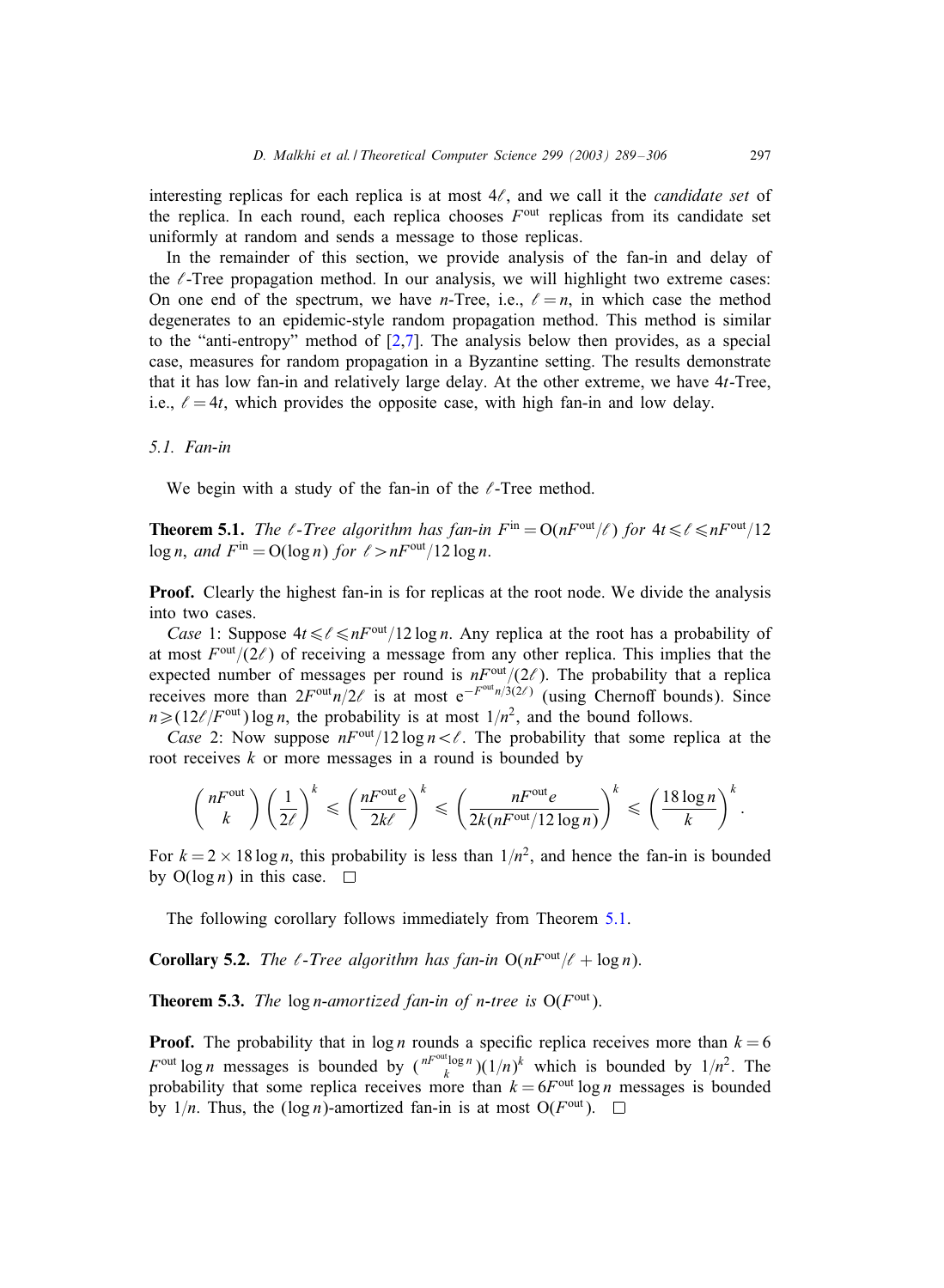## *5.2. Delay*

We now address the delay of  $\ell$ -Tree. The analysis is done in two stages. The first step of the analysis is to calculate the expected delay until all the correct replicas in the root node become active. The second step is to add the delay of propagating updates down the tree.

*Intuitive overview of delay analysis*: We first shed intuition on the delay analysis with a "sloppy" proof sketch. Here, we assume  $F<sup>out</sup> = 1$  for simplicity. Additionally, we ignore message duplication for simplicity, and deal with the delay of each replica collecting *any* t messages. Both of these simplifying assumptions are relaxed in the precise analysis in Lemma [5.4](#page-10-0) below, but do not substantially impact it.

The difficult part of the delay analysis is its first part. Consider the set of replicas consisting of those in the root node and those that are initially active. Let  $\gamma \leq \ell + \alpha$ be the size of this set. Each replica targets the  $\ell$  replicas in the root node with probability at least  $1/4\ell$ . The goal of the first part of the analysis is to determine the time it takes to activate the  $\ell$  root node replicas. Following the first part, the analysis of propagation from the full-active root node down the tree easily yield an additive logarithmic element.

We now focus on the time is takes to activate the root node then. When  $\alpha$  is a significant linear fraction of  $\gamma$ , say  $\alpha \ge \gamma/4$ , the derivation is easy: in each round, each replica receives at least an expected  $\alpha(1/4\ell) \geq \frac{1}{16}$  messages. Hence, within an expected  $O(t + \log \ell)$  rounds, all  $\ell$  replicas in the root node become active.

However, when  $\alpha$  is small relatively to  $\gamma$ , things are drastically different. Intuitively, this is because the  $\alpha$  initial ones randomly target replicas, and it takes a long time for even single replica to be targeted  $t$  times, in order to collect  $t$  messages. In fact, a simplistic application of coupon collector's analysis here would yield that for any replica out of the  $\ell$ , the expected time until it receives t different messages from the  $\alpha$ active replicas is  $(4\ell/\alpha)t$ .

Fortunately, although the expected time for any particular replica to collect  $t$  messages is high, the expected time until *there exists* a (small) number of replicas that collect  $t$  messages is considerably smaller, when  $t$  is small. For example, consider the case  $t = 2$ . Then two initial replicas are sending messages at random, and after the case  $t = 2$ . Then two initial replicas are sending messages at random, and after an expected O( $\sqrt{\ell}$ ) rounds, they collide with high probability (the "birthday" paraan expected  $O(\sqrt{\ell})$  rounds, they comde with high probability (the birthday paradox). Hence, after  $O(\sqrt{\ell})$  rounds, there exists a replica that receives  $t = 2$  messages. More generally, our analysis shows that after  $O(t(\ell/\alpha)^{(1-1/t)})$  rounds, there exist  $\alpha$  root replicas that receive *t* messages each.

More specifically, we consider phases, where in each phase the number of active replicas is doubled. Let  $\beta$  denote the current number of active replicas, by m the number of messages sent by the active replicas, and by  $N_i^m$  the number of messages out of m received by replica i. Then the probability that replica i receives t messages is at least

$$
Pr[N_i^m = t] \geqslant {m \choose t} \left(\frac{1}{4\ell}\right)^t \left(1 - \frac{1}{4\ell}\right)^{m-t} \geqslant {m \choose t}^t \left(\frac{1}{4\ell}\right)^t \left(\frac{1}{e}\right)^t,
$$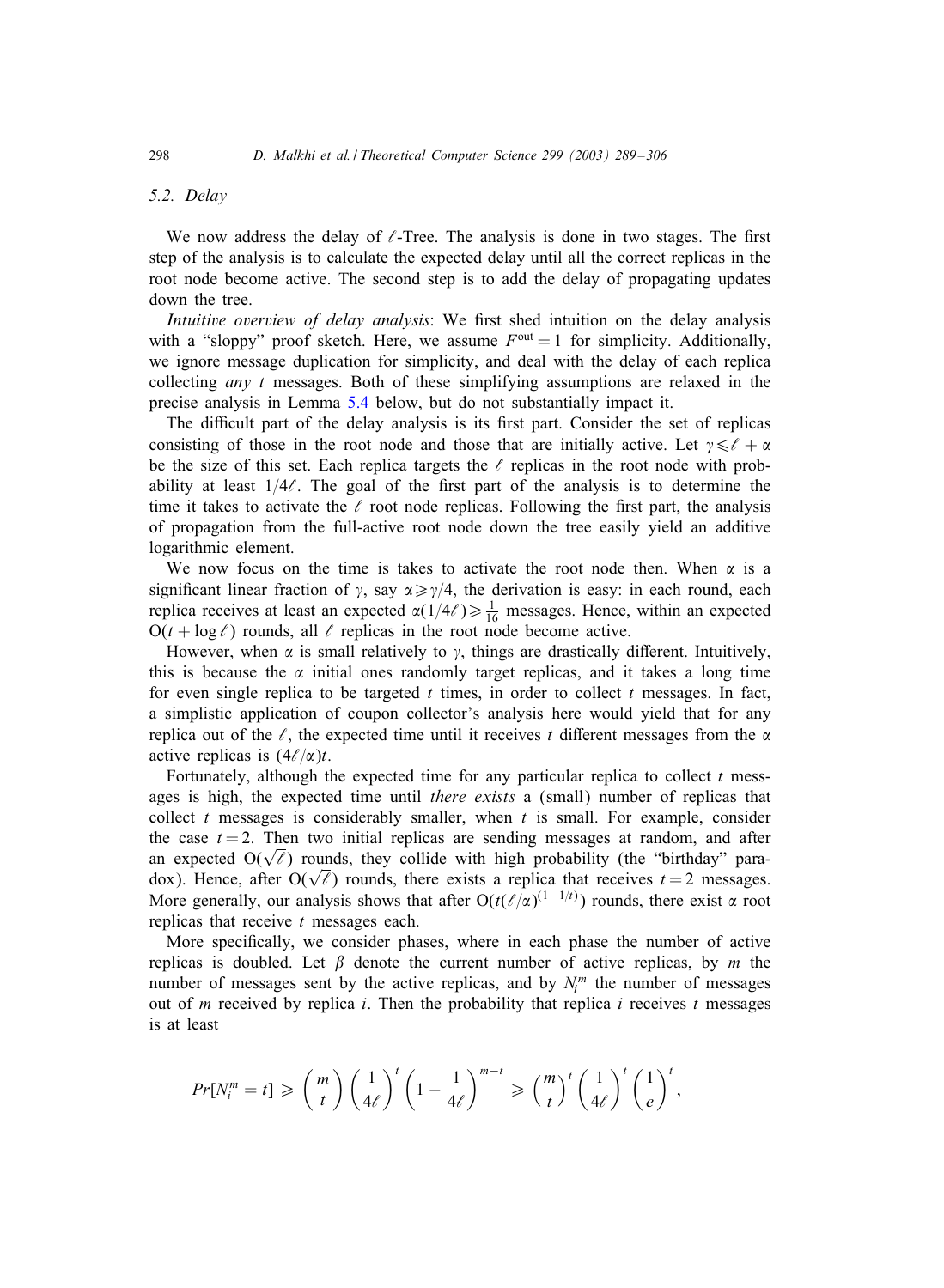<span id="page-10-0"></span>where the last inequality uses the assumption that  $m \leq 4t\ell$ , for else, the trivial delay bound above follows. Hence, the expected number of replicas out of  $\gamma - \beta$  that receive t messages is at least  $(\gamma - \beta)(m/4et')$ <sup>t</sup>. We are interested in the case  $\beta \le \gamma/2$  (when  $\beta$  reaches  $\gamma/2$ , we add a logarithmic additive, as indicated above). We have that for  $m = (4\beta)^{1/t} 16t\ell^{(1-1/t)}$ , the expected number of replicas to receive t messages is then at least 2 $\beta$ . Hence, with high probability, the number of expected messages it takes  $\beta$ active replicas to double its size is at most m, and so the expected number of *rounds* is at most  $m/\beta \leq 32t(\ell/\beta)^{(1-1/t)}$ . It is rather simple to observe that the total number of rounds, when summed over all phases, will be dominated by the number of rounds in the first phase.

*Detailed analysis*: We now give a precise analysis of the delay, factoring in both  $F<sup>out</sup>$  and the need to suppress duplicate messages (i.e., to collect t messages from  $differential$  sources).

Let  $R_{\beta,t}$  denote the expected number of steps needed to collect t different messages out of  $\beta$  ones, where at each step we sample a random message. This is the classical coupon collector problem, and we have (see [\[25,](#page-17-0) Chapter 3]):

$$
R_{\beta,t} = \beta \sum_{j=\beta-t+1}^{\beta} 1/j \approx \beta \log \frac{\beta}{\beta-t+1} + O\left(\frac{\beta}{\beta-t+1}\right),\,
$$

It is worth discussing how  $R_{\beta,t}$  behaves for various values of  $\beta$  and t. For  $\beta = t$  we have  $R_{\beta,t} \approx t \log t$ . For  $\beta \geq 2t$  we have  $R_{\beta,t} \leq 1.5t$ . For all  $\beta \geq t$ , we have  $R_{\beta,t} \geq t$ . This implies that if the initial set size  $\beta$  is very close to t, then we have a slightly superlinear behavior of  $R_{\beta,t}$  as a function of t, while if  $\beta$  is a fraction away from t then we have  $R_{\beta,t}$  as a linear function in t.

Lemma 5.4. The expected number of rounds of the  $\ell$ -Tree algorithm until all the cor*rect replicas in the root node are active is*  $O((R_{\alpha,t}/F^{out})(\ell/\alpha)^{(1-1/2R_{\alpha,t})}+(t+\log(\ell))/F^{out})$ .

Proof. The outline of the proof is as follows. For the most part, we consider bounds on the number of messages sent, rather than directly on the number of rounds. It is more convenient to argue about the number of messages, since the distribution of the destination of each replica's next message is fixed, namely uniform over all candidate replicas. As long as we know that there are between  $\alpha$  and  $2\alpha$  replicas active for u, we can translate an upper bound on the number of messages to an approximate upper bound on the number of rounds.

More specifically, let G denote the set of replicas that includes the correct replicas at the root node and the initially active replicas. Let  $\gamma$  denote G's size, i.e.,  $\ell \leq \gamma \leq \ell + \alpha$ . Let  $a(G)$  be the number of active replicas in G. By definition, initially we have  $a(G) = \alpha$ . So long as the number  $\beta = a(G)$  satisfies  $\alpha \le \beta \le \gamma/4$ , we study  $m^+( \beta)$ , an upper bound on the number of messages needed to be sent such that with high probability,  $1 - q^+(\beta)$ , we have  $\beta$  new replicas in G change state to active. We then analyze the algorithm as composed of phases, where the jth phase starts with at least  $\beta_j = 2^j \alpha$  active replicas. This implies that with probability  $1 - \delta$ ,  $\delta = \sum_{j=0}^{k-1} q^+(2^j \alpha)$ ,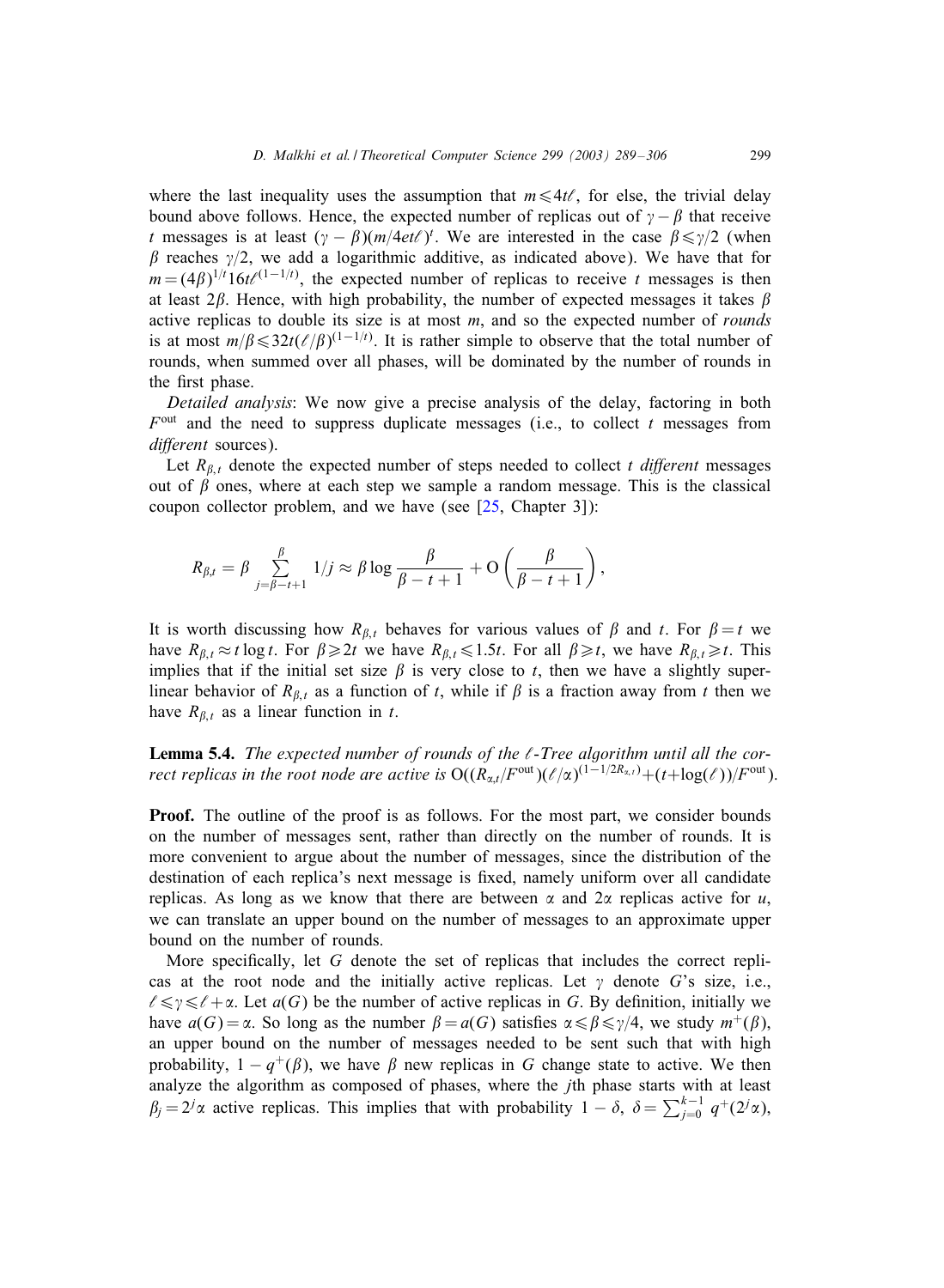after at most  $\sum_{j=0}^{k-1} m^+(2^j \alpha)$  messages we have  $a(G) \ge \gamma/2$ , where  $k = \log(\gamma/2\alpha)$ . In such a case the number of rounds is bounded by  $\sum_{j=0}^{k-1} m^+(2^j\alpha)/(2^jF^{\text{out}}\alpha)$ .

At the end, we consider the case where  $a(G) \ge \gamma/2$ , and bound from above the number of rounds needed to complete the propagation algorithm. This case adds only an additive factor of  $O((t + \log \gamma)/F^{out})$  to the total delay.

We start with the analysis of the number of messages required to move from  $\beta$  active replicas in G to 2 $\beta$ , where  $\beta \le \gamma/4$ . For any m, let  $N_i^m$  be the number of messages that  $p_i$  received, out of the first m messages. Let  $U_i^m$  be an indicator variable such that  $U_i^m = 1$  if  $p_i$  receives messages from t or more distinct replicas after m messages are sent, and  $U_i^m = 0$  otherwise.

We first use the *coupon collector*'s analysis to bound the probability that  $U_i^m = 1$ when  $N_i^m$  messages are received. Thus, a replica needs to get an expected  $R_{\beta,t}$  messages before  $U_i^m = 1$ , and so with probability  $\leq 1/2$  it would need more than  $2R_{\beta,t}$  messages to collect t different messages, i.e.,  $Prob[U_i^m = 1 | N_i^m = 2R_{\beta,t}] \ge 1/2$ .

Now, if  $m$  total messages are sent, we bound the probability that replica  $i$  receives  $2R_{\beta,t}$  of them:

$$
Prob[N_i^m = 2R_{\beta,t}] \geq \left(\frac{m}{2R_{\beta,t}}\right) \left(\frac{1}{4\ell}\right)^{2R_{\beta,t}} \left(1 - \frac{1}{4\ell}\right)^{m - 2R_{\beta,t}}
$$
  
\n
$$
\geq \left(\frac{m}{2R_{\beta,t}}\right)^{2R_{\beta,t}} \left(\frac{1}{4\ell}\right)^{2R_{\beta,t}} \left(\left(1 - \frac{1}{4\ell}\right)^{m/2R_{\beta,t}}\right)^{2R_{\beta,t}}
$$
  
\n
$$
= \left(\frac{m\left(1 - \frac{1}{4\ell}\right)^{m/2R_{\beta,t}}}{8\ell R_{\beta,t}}\right)^{2R_{\beta,t}}
$$
  
\n
$$
\geq \left(\frac{m(1 - m/8\ell R_{\beta,t})}{8\ell R_{\beta,t}}\right)^{2R_{\beta,t}}
$$
  
\n
$$
\geq \left(\frac{m}{16\ell R_{\beta,t}}\right)^{2R_{\beta,t}},
$$

where the last inequality holds for  $m \leq 4/R_{\beta,t}$  (which trivially bounds m, as explained above). Putting the above together, we get that

$$
Prob[U_i^m = 1] \ge Prob[N_i^m = 2R_{\beta,t}]Prob[U_i^m = 1 | N_i^m = 2R_{\beta,t}]
$$

$$
\ge \left(\frac{m}{16\ell R_{\beta,t}}\right)^{2R_{\beta,t}} \left(\frac{1}{2}\right).
$$

Let  $U^m$  denote the number of nonactive replicas in G that received messages from t or more replicas after m messages are sent, i.e.,  $U^m = \sum_{i=\beta+1}^{\gamma} U_i^m$ , where the active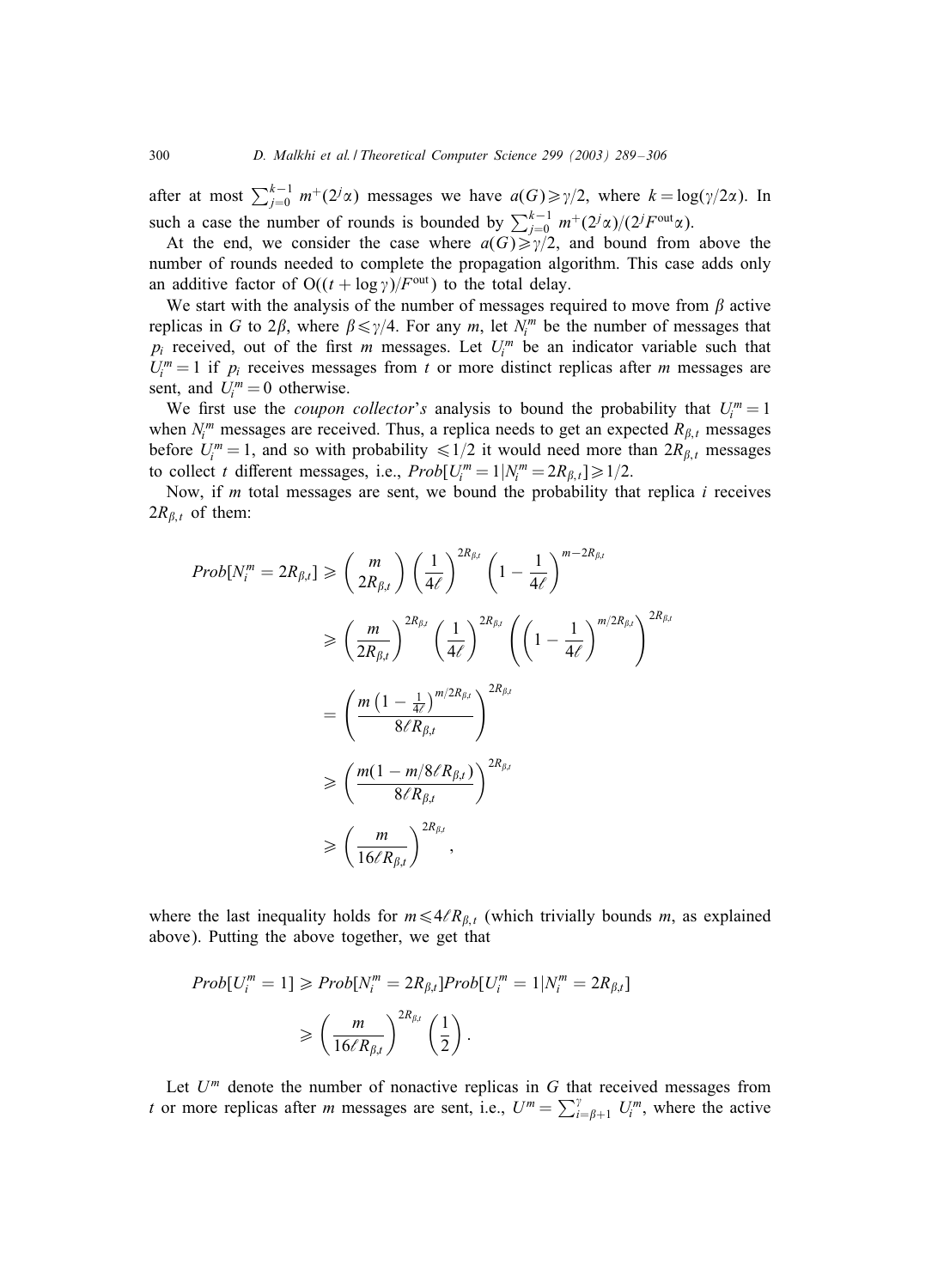replicas are  $p_1, \ldots, p_\beta$ . For  $\beta \leq \gamma/4$  we have

$$
E[Um] \ge (\gamma - \beta) \left(\frac{m}{16\ell R_{\beta,t}}\right)^{2R_{\beta,t}} \left(\frac{1}{2}\right)
$$
  

$$
\ge \frac{\gamma}{4} \left(\frac{m}{16\ell R_{\beta,t}}\right)^{2R_{\beta,t}}
$$
  

$$
\ge \frac{\ell}{4} \left(\frac{m}{16\ell R_{\beta,t}}\right)^{2R_{\beta,t}}.
$$

Our aim is to analyze the distribution of  $U^m$ . More specifically, we would like to find a bound  $m^+(\beta)$  such that,

$$
Prob[U^m \geq 2\beta] > 1 - q^+(\beta)
$$

for any  $m > m^+(\beta)$ .

Generally, the analysis is simpler when the random variables are independent. Unfortunately, the random variables  $U_i^m$  are not independent, but using a classical result by Hoeffding [\[9,](#page-16-0) Theorem 4], the dependency works only in our favor. Namely, let  $X_i^m$  be i.i.d. binary random variables with  $Prob[X_i^m = 1] = Prob[U_i^m = 1]$ , and  $X^m = \sum_{i=1}^n X_i^m$ . Then,

$$
Prob[Um - E[Um] \ge \delta] \le Prob[Xm - E[Xm] \ge \delta].
$$

From now on we will prove the bounds for  $X<sup>m</sup>$  and they will apply also to  $U<sup>m</sup>$ . First, using a Chernoff bound (see  $[10]$ ) we have that,

$$
Prob\left[X^{m^+(\beta)} \leq \frac{1}{2}E[X^{m^+(\beta)}]\right] \leq e^{-E[X^{m^+(\beta)}]/8}.
$$

We now define  $m^+(\beta)$  to be  $m^+(\beta) = 32\ell R_{\beta,t}(\beta/\ell)^{1/2R_{\beta,t}}$ . For our choice of  $m^+(\beta)$ we have  $E[X^{m^+(\beta)}] \geq 2\beta$ , and hence

$$
Prob[X^{m^+(\beta)} \leq \beta] \leq e^{-\beta/4} = q^+(\beta).
$$

For the analysis of the algorithm, we view the algorithm as running in phases so long as  $\beta \le \gamma/4$ . There will be  $k = \log(\gamma/2\alpha)$  phases, and in each phase we start with  $\beta = 2^j \alpha$  initial replicas, for  $0 \le j < k$ . The *j*th phase runs for  $m^+(2^j \alpha)/(F^{out} 2^j \alpha)$  rounds. We say that a phase is "good" if by the end of the phase the number of active replicas has at least doubled. The probability that some phase is not good is bounded by,

$$
\sum_{j=0}^{k-1} q^+(2^j \alpha) = \left( \sum_{j=0}^{k-1} e^{-2^j \alpha/4} \right) \leq 2e^{-\alpha/4} \leq 1/2,
$$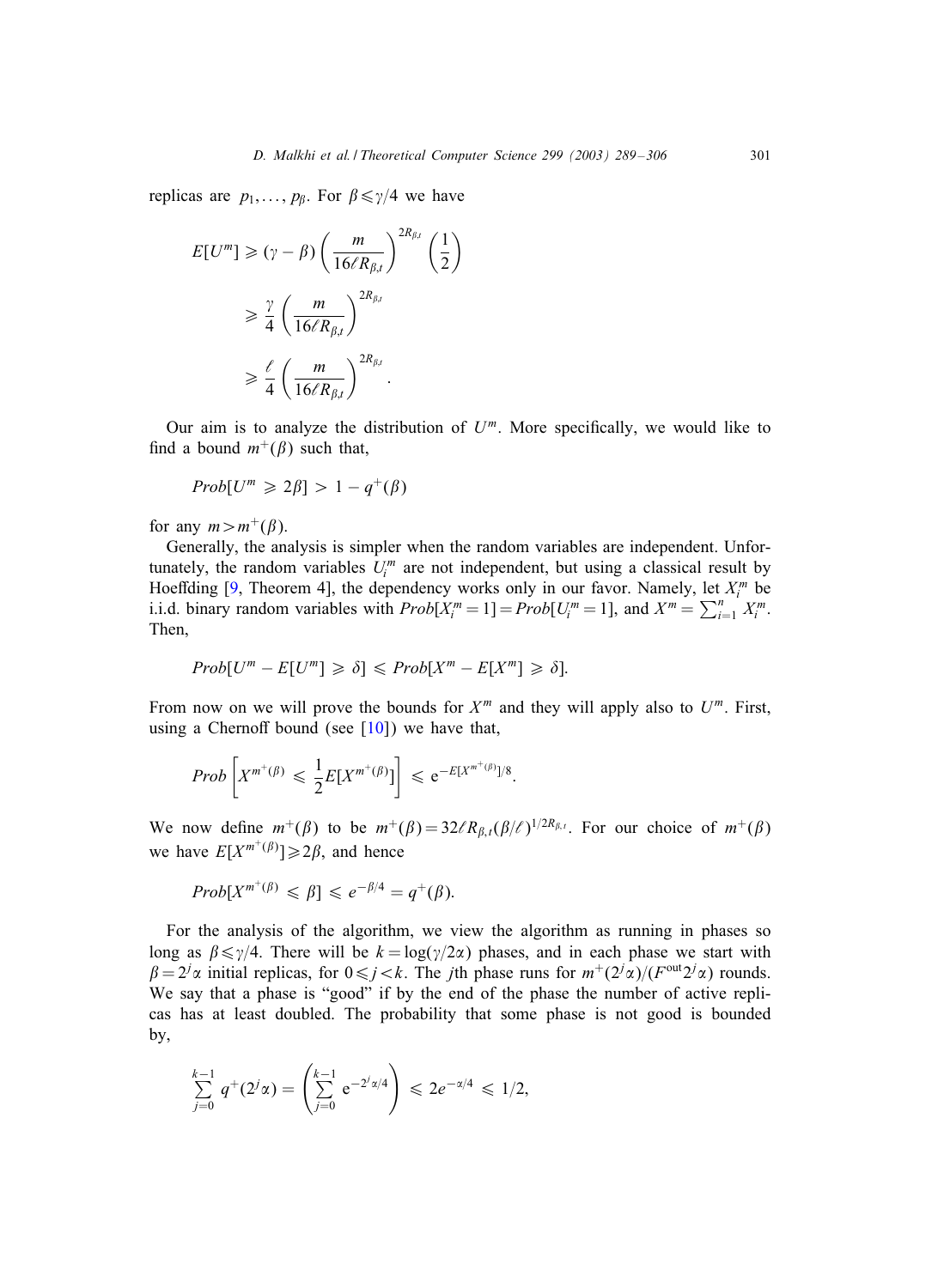for  $\alpha \ge 6$ . Assuming that all the phases are good, at the end half of the replicas are active.

The number of rounds until half the system is active is at most,

$$
\sum_{j=0}^{k-1} \frac{m^+(2^j\alpha)}{F^{\text{out}} 2^j\alpha} \leq \sum_{j=0}^{k-1} \frac{32\ell R_{2^j\alpha,l} (2^j\alpha/\ell)^{1/(2R_{2^j\alpha,l})}}{F^{\text{out}} 2^j\alpha}
$$

$$
\leq \frac{32\ell R_{\alpha,l}}{F^{\text{out}} \alpha} \sum_{j=0}^{k-1} \frac{(2^j\alpha/\ell)^{1/(2R_{\alpha,l})}}{2^j}
$$

$$
= O\left(\frac{R_{\alpha,l}}{F^{\text{out}}} \left(\frac{\ell}{\alpha}\right)^{1-1/2R_{\alpha,l}}\right),
$$

where we used here the fact that  $R_{\beta,t}$  is a decreasing function in  $\beta$ .

We now reach the last stage of the algorithm, when  $\beta \geq \gamma/2 \geq \ell/2$ . Unfortunately, there are too few passive replicas to use the analysis above for  $m^+(\beta)$ . We therefore employ a different technique here.

We give an upper bound on the expected number of rounds for completion at the last stage. Fix any replica  $p$ , and let  $V_i$  be the number of new updates in round i that p receives. Since  $t \le \gamma/4$ , we have  $\beta - t \ge \gamma/4 \ge \ell/4$ , and so:

$$
E[V_i] \geq (\beta - t) \frac{F^{\text{out}}}{4\ell} \geq \frac{F^{\text{out}}}{16}.
$$

Let V<sup>r</sup> denote the number of new updates received by p in r rounds, hence  $V^r =$ Let V<sup>r</sup> denote the number of new updates received by p in r rounds, hence  $V^r = \sum_{i=1}^r V_i$ . By linearity of expectation,  $E[V^r] \ge rF^{out}/16$ . Using a Chernoff bound we have,

$$
Prob[V^r < rF^{\text{out}}/32] \leqslant e^{-rF^{\text{out}}/256}.
$$

Let  $r^+ = (32t + 2 \times 256 \log(\ell))/F^{out}$ . The probability that  $V^{+} < t$  is at most  $1/\ell^2$ . The probability that some replica at the root receives  $\lt t$  new updates in  $r^+$  rounds is thus  $\langle 1/\ell$ , and so in an expected  $O((t + \log(\ell))/F^{out})$  rounds the algorithm terminates.

Putting the two bounds together, we have an expected  $O((R_{\alpha,t}/F^{out})(\ell/\alpha)^{(1-1/2R_{\alpha,t})} +$  $(t + \log(\ell))/F^{out})$  number of rounds.  $\square$ 

When  $\ell = n$  the tree degenerates to one node containing the entire system, and the  $\ell$ -Tree method reduces to a random propagation scheme: Simply, each replica, at each round, chooses  $F<sup>out</sup>$  replicas uniformly and at random from all replicas and sends messages to them. Lemma [5.4](#page-10-0) above shows that the delay of random propagation in a Byzantine setting is:

**Corollary 5.5.** *The delay of random propagation is*  $O((R_{\alpha,t}/F^{out})(n/\alpha)^{(1-1/2R_{\alpha,t})}$  +  $(t + \log(n))/F^{out}$  *for*  $2 < t \le n/4$ .

The next step of the analysis is to bound how much time it takes from when all the correct replicas in some node become active until its child becomes active.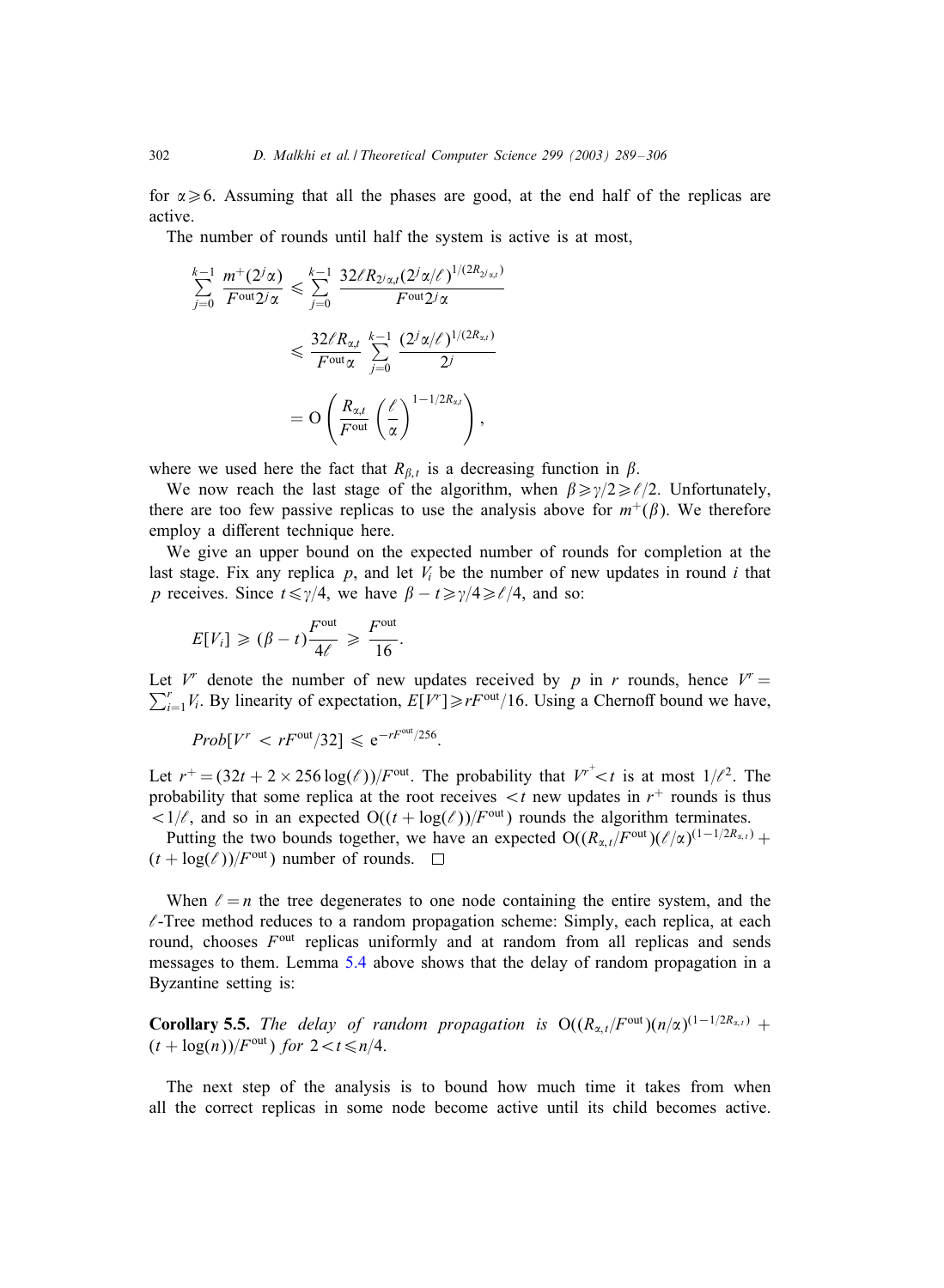We will not be interested in the expected time, but rather focus on the time until there is at least a constant probability that the child is active, and show a bound of  $O((t + \log \ell)/F^{out})$  rounds. The proof is similar to the last part of the proof of Lemma [5.4.](#page-10-0)

**Lemma 5.6.** With probability  $\frac{1}{2}$ , the number of rounds from the time all the correct *replicas in some node become active and until all the correct replicas in its child node are active is*  $O((t + \log \ell)/F^{out})$ .

**Proof.** Given that  $\ell - t$  correct replicas in the parent node are active, each replica in the child node (which is not already active) has an expectation of receiving at least  $(\ell - 2t)F<sup>out</sup>/4\ell \geq F<sup>out</sup>/8$  updates from new replicas in every round. Using a Chernoff bound, this implies that in r rounds, with probability at least  $e^{-F^{out}r/64}$ , we have  $F^{out}r/16$ updates. This implies that for  $r = (16t+2 \times 64 \log \ell)/F^{out}$ , with probability at most  $1/\ell^2$ , we have less than  $t$  updates. Summing over all replicas in the node gives completes the proof of the lemma.  $\Box$ 

We use the result of Lemma 5.6 to bound the total propagation time from the root node to the leaves.

Lemma 5.7. *The expected number of rounds from when all the correct replicas in the root node are active and until all correct replicas are active is*  $O((t + \log \ell))$  $log(n/\ell)/F^{out}$ ), when  $\ell < n$ .

**Proof.** Each leaf node has  $\log(n/\ell)$  nodes on the path leading from the root to it. Partition the rounds into meta-rounds, each containing  $O((t + \log \ell)/F^{out})$  rounds. For each meta-round there is a probability of at least  $\frac{1}{2}$  that another node on the path becomes active. This implies that in  $k$  meta-rounds, we have an expected number of  $k/2$  active nodes on the path. Therefore, the probability that we have less than  $k/4$ is at most  $e^{-k/16}$ . We have  $log(n/\ell)$  nodes on the path, this gives the constraint that  $k \geq 4 \log(n/\ell)$ . In addition we would like the probability that there exists a leaf node that does not become active to be less than  $(\ell/n)^2$ , which holds for  $k \ge 32 \log(n/\ell)$ . Consider  $k = 32 \log(n/\ell)$  meta rounds. Since there are at most  $n/\ell$  leaves in the tree, with probability at least  $1-\ell/n \geq 2/3$  the number of meta-rounds is at most  $k = O(\log(n/\ell))$ . Thus, the delay is  $O((t + \log \ell) \log(n/\ell)/F^{out})$ .  $\Box$ 

The main theorem of this section immediately follows from Lemmas [5.4](#page-10-0) and 5.7:

**Theorem 5.8.** *The delay of the*  $\ell$ *-Tree propagation method is*  $O((R_{\alpha,t}/F^{out})$  $(\ell/\alpha)^{(1-1/2R_{\alpha,t})} + \log(\ell)/F^{out} + (t + \log \ell) \log(n/\ell)/F^{out}).$ 

We note that in the analysis above we did not attempt to optimize for the best constants. In fact, much of the constant factor in the Tree diffusion delay can be eliminated if we modify the algorithm to propagate messages deterministically down the tree (but continue selecting targets at random from the root node).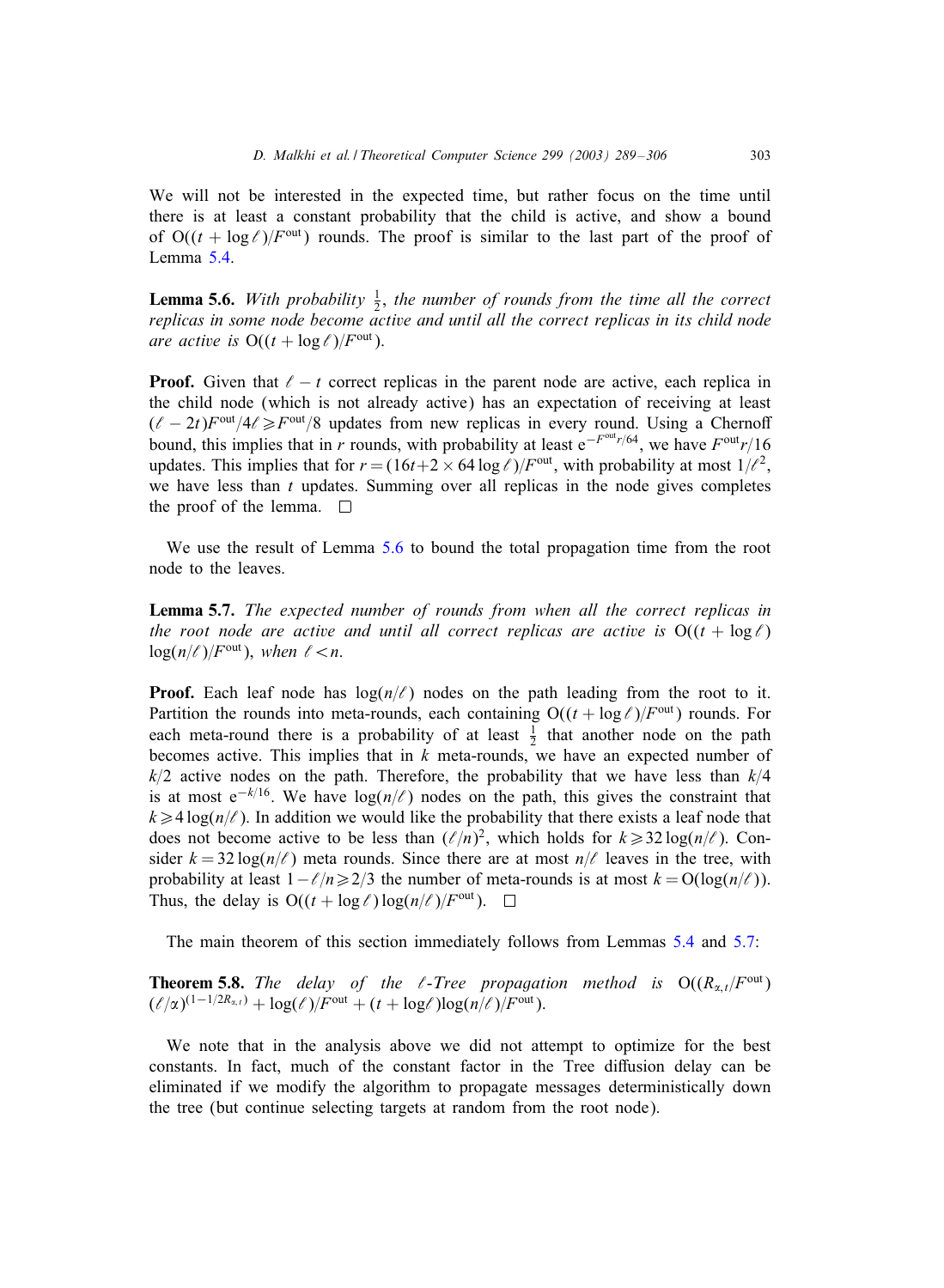| lable 1<br>Properties of $\ell$ -Tree |                             |                                                                                         |  |
|---------------------------------------|-----------------------------|-----------------------------------------------------------------------------------------|--|
| Method                                | Fan-in                      | Delay                                                                                   |  |
| $\ell$ -Tree                          | $O(nF^{out}/\ell + \log n)$ | $O((t/F^{out})(\ell/\alpha)^{(1-1/3t)} + \log(\ell)/F^{out} + (t/F^{out})\log(n/\ell))$ |  |

n-Tree (random)  $O(F^{out} + \log n)$   $O((t/F^{out})(n/\alpha)^{(1-1/3t)} + \log(n)/F^{out})$ 

4t-Tree  $O(nF^{out}/t + \log n) = O((t \log(n/t))/F^{out})$ 

|  | 6. Discussion |
|--|---------------|
|  |               |

Our results for the  $\ell$ -Tree algorithms are summarized in Table 1. The table highlights the two special cases we have already discussed, namely, n-Tree (random propagation) and 4t-Tree.

Using the fan-in/delay bound of Theorem  $4.2$ , we now examine our results. The n-Tree has  $O(log n)$ -amortized fan-in of  $O(F^{out})$ , yielding a product of delay and amortized fan-in of  $O(t(n/\alpha)^{(1-1/3t)} + \log(n))$  when  $\alpha \ge 2t$ . This is slightly inferior to the lower bound in the range of  $t$  for which the lower bound applies. The case  $\ell = 4t$  has fan-in (and amortized fan-in) of  $O(nF^{out}/t)$  and delay  $O((\log(\alpha))/F^{out} +$  $(t/F<sup>out</sup>) log(n/t)$  if  $\alpha \ge 2t$ . So, their product is  $O((n log(\alpha))/t + n log(n/t))$ , which again is inferior to the lower bound of  $\Omega(tn/\alpha)$  since  $t/\alpha \leq 1$ . However, recall from Theo-rem [4.1](#page-6-0) that the delay is always  $\Omega((t/F^{out}) \log(n/\alpha))$ , and so for the fan-in of  $O(nF^{out}/t)$ it is impossible to achieve optimal delay/fan-in tradeoff. In the general  $\ell$ -Tree method, putting  $\ell \ge \alpha \log(n/\alpha)$ , the  $\ell$ -Tree algorithm exhibits a fan-in/delay product of at most  $O(m/\alpha)$ , which is optimal. If  $\ell < \alpha \log(n/\alpha)$ , the product is within a logarithmic factor from optimal. Hence,  $\ell$ -Tree propagation provides a spectrum of protocols that have optimal delay/fan-in tradeoff in our model to within a logarithmic factor.

## 7. Expiring updates

Our delay analysis plays a crucial role in *expiring* updates, and hence, in keeping the storage and communication costs of diffusion bounded. That is, in practice a replica must eventually discard each update after propagating it for some number of rounds. The number of rounds to propagate an update is determined by the prediction provided by our analysis for completion of diffusion. More specifically, say that the predicted delay of the diffusion method for a particular system is  $d$ . When a replica receives an update directly from the source, it sets a *time-to-live* (TTL) field for the propagated update to  $d + \varepsilon$ , where  $\varepsilon$  is a parameter of the system. In each round, it decrements TTL and, so long as it is still positive, sends the update to a target chosen according to the diffusion method. Finally, when TTL reaches zero, the update is "expired": the replica removes it from its collection of updates to propagate, thereby releasing the storage it consumed.

When a replica becomes active for an update through propagation, i.e., after it receives copies of the update from  $t$  distinct replicas, it similarly must set a TTL for propagating this update. One alternative would be for this replica to set its TTL

<span id="page-15-0"></span> $\overline{ }$   $\overline{ }$  11  $\overline{ }$  1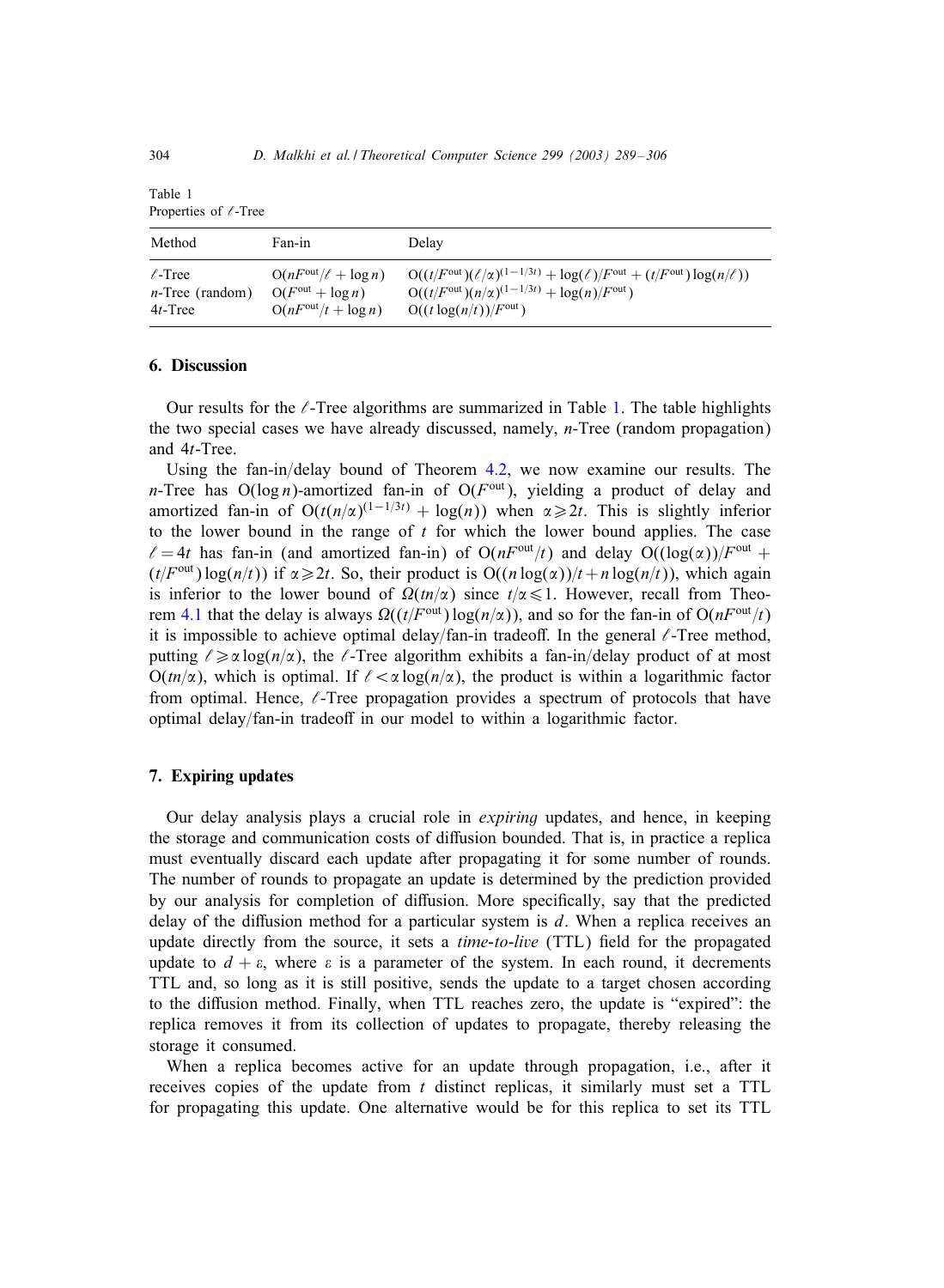<span id="page-16-0"></span>for propagating this update to the minimum TTL among all copies received so far, which would make sense in a system without failures and with predictable message delays. However, this approach is vulnerable to faulty replicas, in the sense that a faulty replica could send a copy with a low TTL to terminate the propagation of the update prematurely. We thus suggest a conservative approach to calculate the TTL, namely, the replica sets the TTL for this update to the maximum of all  $t$  received TTLs minus one. In this case, faulty replicas can cause updates to linger in the system longer than necessary by sending copies with inflated TTLs. However, they cannot cause the propagation of an update to end prematurely.

#### References

- [1] K.P. Birman, M. Hayden, O. Ozkasap, Z. Xiao, M. Budio, Y. Minsky, Bimodal multicast, ACM Trans. Comput. Systems 17 (2) (1999) 41–88.
- [2] A.D. Birrell, R. Levin, R.M. Needham, M.D. Schroeder, Grapevine, An exercise in distributed computing, Commun. ACM 25 (4) (1982) 260–274.
- [3] G. Bracha, S. Toueg, Asynchronous consensus and broadcast protocols, J. ACM 32 (4) (1985) 824–840.
- [4] M. Castro, B. Liskov, Practical Byzantine fault tolerance, in: Proc. 3rd Symp. on Operating Systems Design and Implementation, 1999.
- [5] F. Cristian, H. Aghili, R. Strong, D. Dolev, Atomic broadcast: from simple message diffusion to Byzantine agreement Inform. Comput. 18 (1) (1995) 158–179.
- [6] S.E. Deering, Host extensions for IP multicasting, SRI Network Information Center, RFC 1112, 1989.
- [7] A. Demers, D. Greene, C. Hauser, W. Irish, J. Larson, S. Shenker, H. Sturgis, D. Swinehart, D. Terry, Epidemic algorithms for replicated database maintenance, in: Proc. 6th ACM Symp. Principles of Distributed Computing, 1987, pp. 1–12.
- [8] D. Dolev, R. Strong, Authenticated algorithms for Byzantine agreement, SIAM J. Comput. 12 (4) (1983) 656–666.
- [9] W. Hoeffding, Probability inequalities for sums of bounded random variables, J. Amer. Statist. Assoc. 58 (301) (1963) 13–30.
- [10] M.J. Kearns, U.V. Vazirani, An Introduction to Computational Learning Theory, MIT Press, Cambridge, MA, 1994.
- [11] K.P. Kihlstrom, L.E. Moser, P.M. Melliar-Smith, The SecureRing protocols for securing group communication, in: Proc. 31st IEEE Ann. Hawaii Internat. Conf. on System Sciences, Vol. 3, 1998, pp. 317–326.
- [12] L. Lamport, R. Shostak, M. Pease, The Byzantine generals problem, ACM Trans. Programm. Languages Systems 4 (3) (1982) 382–401.
- [13] K. Lidl, J. Osborne, J. Malcome, Drinking from the firehose: multicast USENET news, in: Proc. Usenix Winter Conf., 1994, pp. 33-45.
- [14] D. Malkhi, Y. Mansour, M. Reiter, On diffusing updates in a Byzantine environment, in: Proc. 18th IEEE Symp. on Reliable Distributed Systems, 1999, pp. 134 –143.
- [15] D. Malkhi, E. Pavlov, Y. Sella, Optimal unconditional information diffusion, in: Proc. 15th Internat. Symp. on Distributed Computing, October 2001.
- [16] D. Malkhi, M. Reiter, A high-throughput secure reliable multicast protocol, J. Comput. Security 5 (1997) 113–127.
- [17] D. Malkhi, M. Reiter, Byzantine quorum systems, Distributed Comput. 11 (4) (1998) 203–213.
- [18] D. Malkhi, M.K. Reiter, An architecture for survivable coordination in large distributed systems, IEEE Trans. Knowledge Data Eng. 12 (2) (2000) 187–202.
- [19] D. Malkhi, M. Reiter, O. Rodeh, Y. Sella, Efficient update diffusion in Byzantine environments, in: Proc. 20th Symp. on Reliable Distributed Systems (SRDS 2001), October 2001.